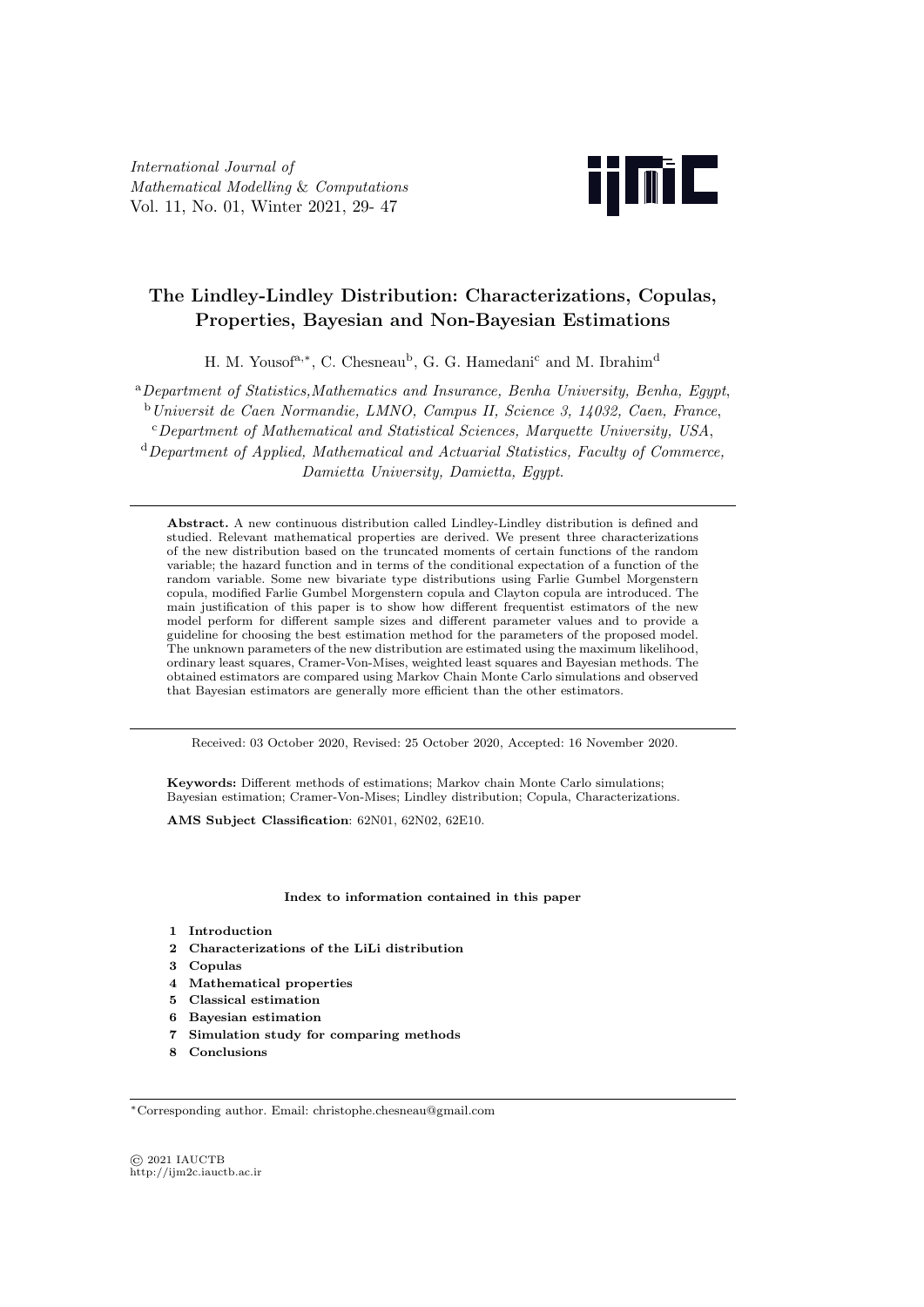#### **1. Introduction**

The probability density function (PDF) and the cumulative distribution function (CDF) of the Lindley (Li) distribution are given by

$$
g_{\xi_1}(x)|_{(x>0 \text{ and } \xi_1>0)} = \frac{\xi_1^2}{1+\xi_1}(1+x)\exp\left(-\xi_1x\right),\tag{1}
$$

and

$$
G_{\xi_1}(x) = 1 - \frac{1 + \xi_1 + \xi_1 x}{1 + \xi_1} \exp(-\xi_1 x), \qquad (2)
$$

respectively (see [28]). The shape parameter  $\xi_1$  can result in either a unimodal or monotone decreasing (i.e., consistently decreasing) model. Because it decreases exponentially for large values of  $x$ , the corresponding Li model has a thin right tail. Hence, it is one way to describe the lifetime of a process or device. It can also be used in a wide variety of fields such as engineering, reliability, physics, biology and medicine. Among the most famous references, [10] discussed various properties of the Li model, [12] obtained size-biased and zero-truncated version of Poisson-Lindley distribution with various properties and applications and [11] has shown that the Li model is especially useful for modeling in mortality studies.

The goal of this article is to study the Lindley-Lindley (LiLi) distribution, with a focus on its applicability in a statistical scenario. First, the new distribution is derived from the odd Lindley-G (OLi-G) family of distributions introduced in [39]. Specifically, the PDF of the OL-G family of distributions is given by

$$
f_{\xi_2,\mathbf{\underline{V}}}(x)|_{(x \in \mathbb{R} \text{ and } \xi_2 > 0)} = \frac{\xi_2^2}{(1 + \xi_2)} \frac{g_{\mathbf{\underline{V}}}(x) \exp\left[-\xi_2 \mathbf{O}_{\mathbf{\underline{V}}}(x)\right]}{\overline{G}_{\mathbf{\underline{V}}}(x)^3},\tag{3}
$$

where

$$
\mathbf{O}_{\mathbf{\underline{V}}}(x) = \frac{G_{\mathbf{\underline{V}}}(x)}{\overline{G}_{\mathbf{\underline{V}}}(x)},
$$

the function  $G_{\mathbf{Y}}(x)$  refers to the CDF of the baseline model,  $\overline{G}_{\mathbf{Y}}(x) = 1 - G_{\mathbf{Y}}(x)$ is the corresponding survival function (SF),  $g_{\mathbf{V}}(x) = dG_{\mathbf{V}}(x)/dx$  is the PDF of the baseline distribution and  $\underline{V}$  refers to the parameter vector of the baseline model. Also, the CDF of the OL-G family is

$$
F_{\xi_2,\mathbf{\underline{V}}}(x)|_{(x \in \mathbb{R} \text{ and } \xi_2 > 0)} = 1 - \frac{\xi_2 + \overline{G}_{\mathbf{\underline{V}}}(x)}{(1 + \xi_2)\overline{G}_{\mathbf{\underline{V}}}(x)} \exp\left[-\xi_2 \mathbf{O}_{\mathbf{\underline{V}}}(x)\right]. \tag{4}
$$

To this end, we use  $(1), (2), (3)$  and  $(4)$  to obtain the LiLi CDF and PDF as

$$
F_{\xi_1,\xi_2}(x)|_{(x>0)} = 1 - \frac{\xi_2 + \exp\left(-\xi_1 x\right) \frac{\Delta_{\xi_1}(x)}{1+\xi_1}}{\left(1+\xi_2\right) \exp\left(-\xi_1 x\right) \frac{\Delta_{\xi_1}(x)}{1+\xi_1}} \varrho_{\xi_1,\xi_2}(x),\tag{5}
$$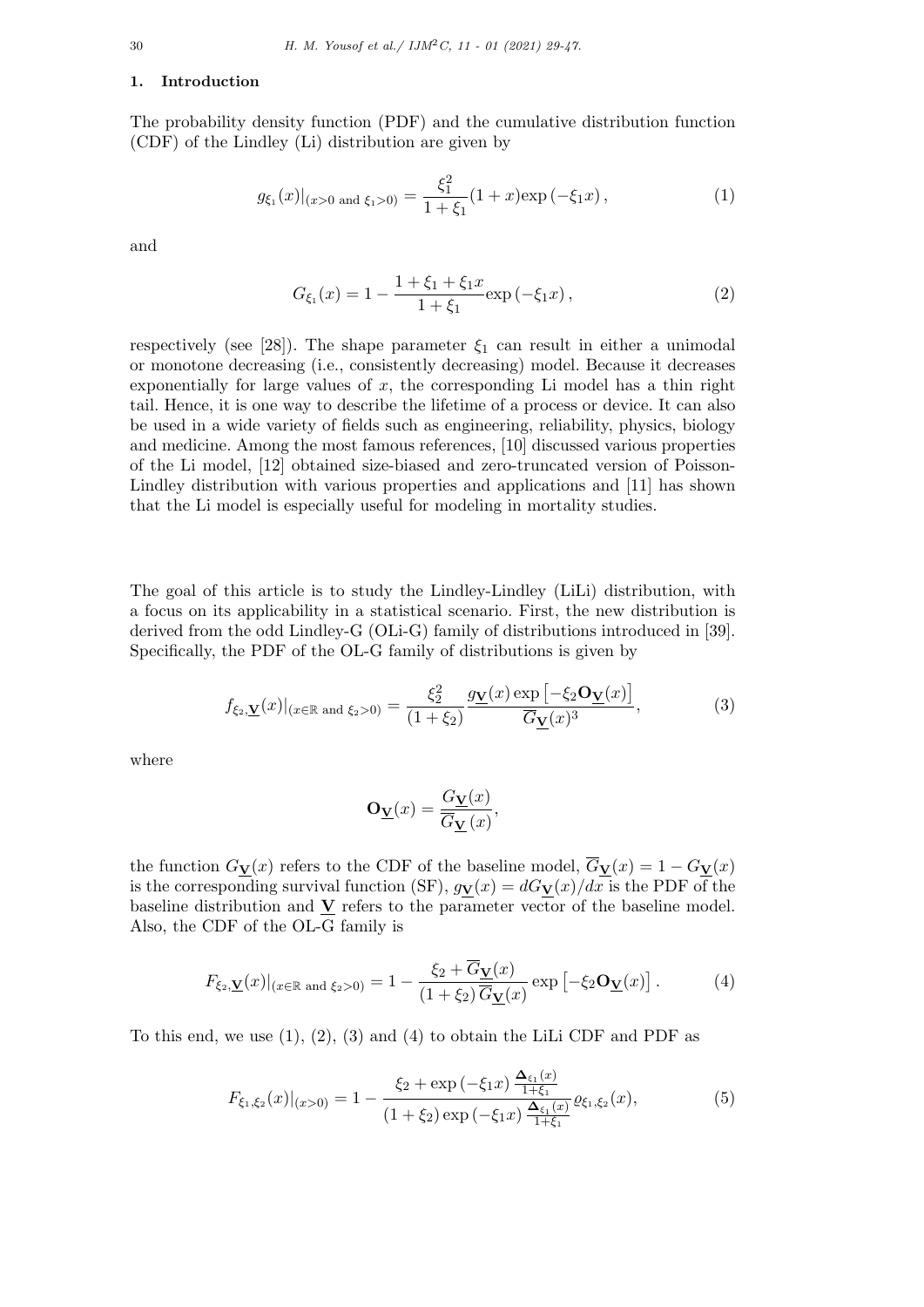where 
$$
\varrho_{\xi_1,\xi_2}(x) = \exp\left\{-\xi_2 \left[\frac{(1+\xi_1)\exp(\xi_1 x)}{\Delta_{\xi_1}(x)} - 1\right]\right\}
$$
,  $\Delta_{\xi_1}(x) = 1 + \xi_1 + \xi_1 x$  and

$$
f_{\xi_1,\xi_2}(x)|_{(x>0)} = \frac{\xi_1^2 \xi_2^2 (1+x) (1+\xi_1)^2}{(1+\xi_2) \Delta_{\xi_1}^3(x) \exp\left(-2\xi_1 x\right)} \varrho_{\xi_1,\xi_2}(x),\tag{6}
$$

respectively. The discrete analogue of (5) could be derived, studied and used for modeling the real count data sets in a separate article. For  $\xi_2 = 1$ , the LiLi distribution is reduced to the one parameter double Li distribution proposed in [21]. The hazard rate functions (HRF) can be derived from  $h_{\xi_1,\xi_2}(x)$  $f_{\xi_1,\xi_2}(x)$  / [1 *− F*<sub> $\xi_1,\xi_2(x)$ ]. The PDF in (6) can be easily expressed as</sub>

$$
f_{\xi_1,\xi_2}(x) = \sum_{\hbar,\kappa=0}^{\infty} c_{\hbar,\kappa} h_{\kappa^{\cdot},\xi_1}(x) \, |_{(\kappa^{\cdot} = (1 + \hbar + \kappa))},\tag{7}
$$

where

$$
c_{\hbar,\kappa} = \frac{(-1)^{\kappa} \, \xi_2^{2+\kappa} \Gamma\left(\kappa+2\right)}{\kappa \, \hbar! \kappa! \Gamma\left(\kappa+3\right) \left(1+\xi_2\right)},
$$

 $h_{\kappa}$ ,  $\xi_1(x)$  is the PDF of exponentiated Li (Exp-Li) model with positive parameters *κ* and  $\xi_1$ , and  $\Gamma(x)$  denotes the standard gamma function (see [39]). We can use Equation (7) to derive some properties of the LiLi distribution such as ordinary moments, incomplete moments, means residual life and moments of residual life. The corresponding CDF can be given by integrating (7) as

$$
F_{\xi_1,\xi_2}(x) = \sum_{\hbar,\kappa=0}^{\infty} c_{\hbar,\kappa} H_{\kappa^{\cdot},\xi_1}(x) ,
$$
 (8)

where  $H_{\kappa^*,\xi_1}(x)$  is the CDF of Exp-Li model with positive parameters  $\kappa^*$  and  $\xi_1$ . Figure 1 gives some plots of the LiLi PDF for different values of  $\xi_1$  and  $\xi_2$ . These plots show that the new PDF can be "unimodal with left skewness" and "symmetric" shapes. Figure 2 gives some plots of the LiLi HRF for different values of *ξ*<sup>1</sup> and  $\xi_2$ . These plots show that the HRF of the LiLi distribution can be "increasing" and "**J**-HRF".

In the literature, certain generalizations of the Li distribution are proposed and studied, see [10], [7], [33], [11], [5], [31], [38], [3], [34], [30], [35], [6], [4], [1], [41], [22], [2], [24], [25] and [26], among others. The main motivation of the paper is to show how the different frequentist estimators of the LiLi distribution perform for different sample sizes and different parameter values and to provide a guideline in choosing the best estimation method for the LiLi model. The unknown parameters of the LiLi distribution are estimated using the maximum likelihood (ML) method, ordinary least squares (OLS) method, weighted least squares (WLS) method, Cramer-Von-Mises (CVM) method and Bayesian method. The obtained estimators are compared using Markov Chain Monte Carlo (MCMC) simulations and we will observe that the Bayesian estimators are more efficient compared to other estimators.

# **2. Characterizations of the LiLi distribution**

To understand the behavior of certain data obtained through a given process, we need to be able to describe this behavior via its approximate distribution. This,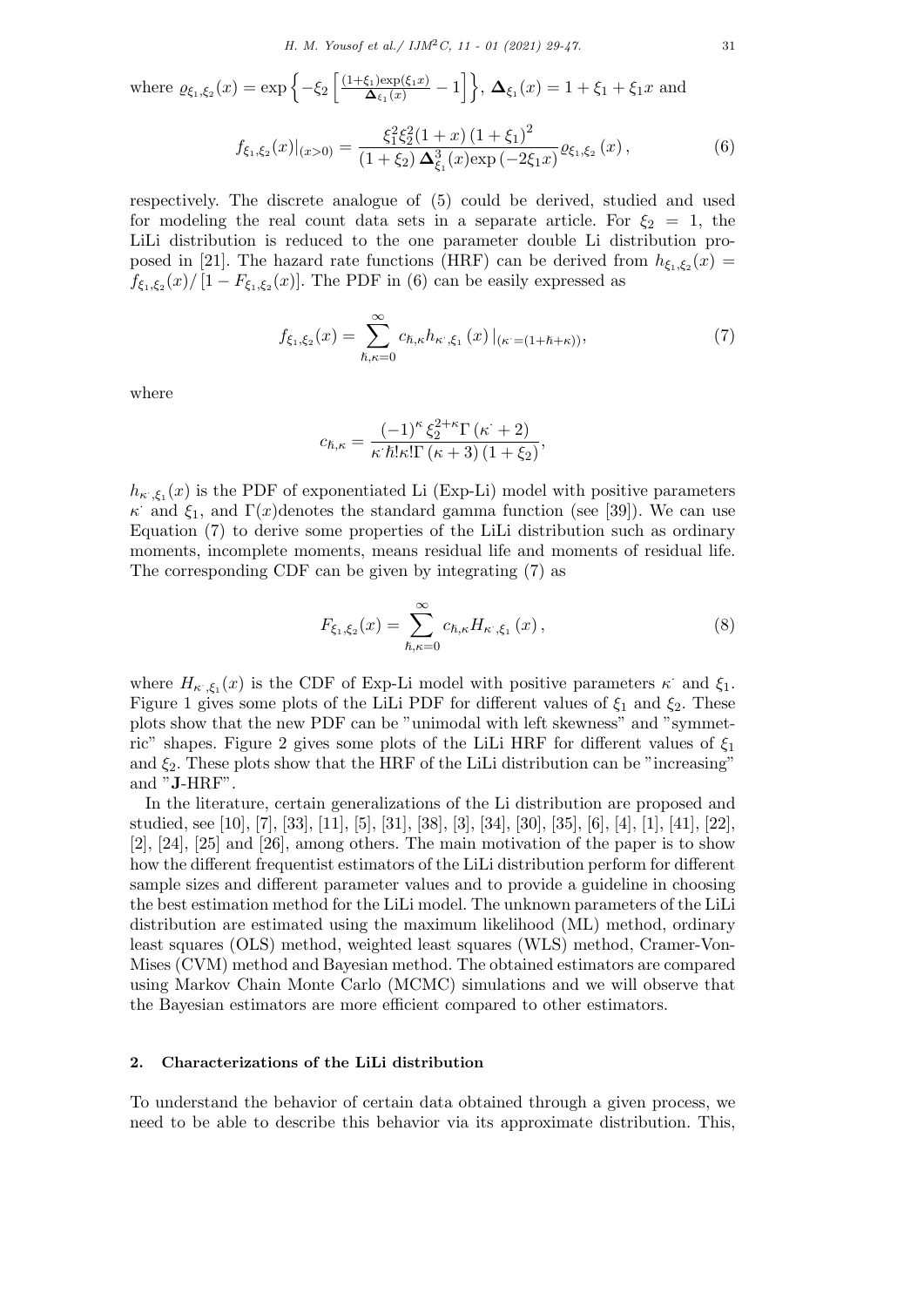

Figure 1. Plots of the PDF of the the LiLi model.



Figure 2. Plots of the HRF of the the LiLi model.

however, requires establishing conditions which govern the required distribution. In other words, we need to have certain conditions under which we may be able to recover the distribution of the data. So, characterization of a probability distribution is important in applied sciences, where an investigator is vitally interested in finding out if their model follows the selected model. Therefore, the investigator relies on conditions under which their model would follow a specified distribution. A probability model can be characterized in many directions, one of which is based on the truncated moments (see [9], [27], [15], [13], [16] and [23]). For example, [23] proposed a credibility theory based on the truncation of the loss data to estimate conditional mean loss for a given risk function. It should also be mentioned that characterization results are mathematically challenging and elegant. In this section, we present three characterizations of the LiLi distribution based on: (*i*) truncated moments of certain functions of the random variable; (*ii*) the HRF and (*iii*) in terms of the conditional expectation of a function of the random variable.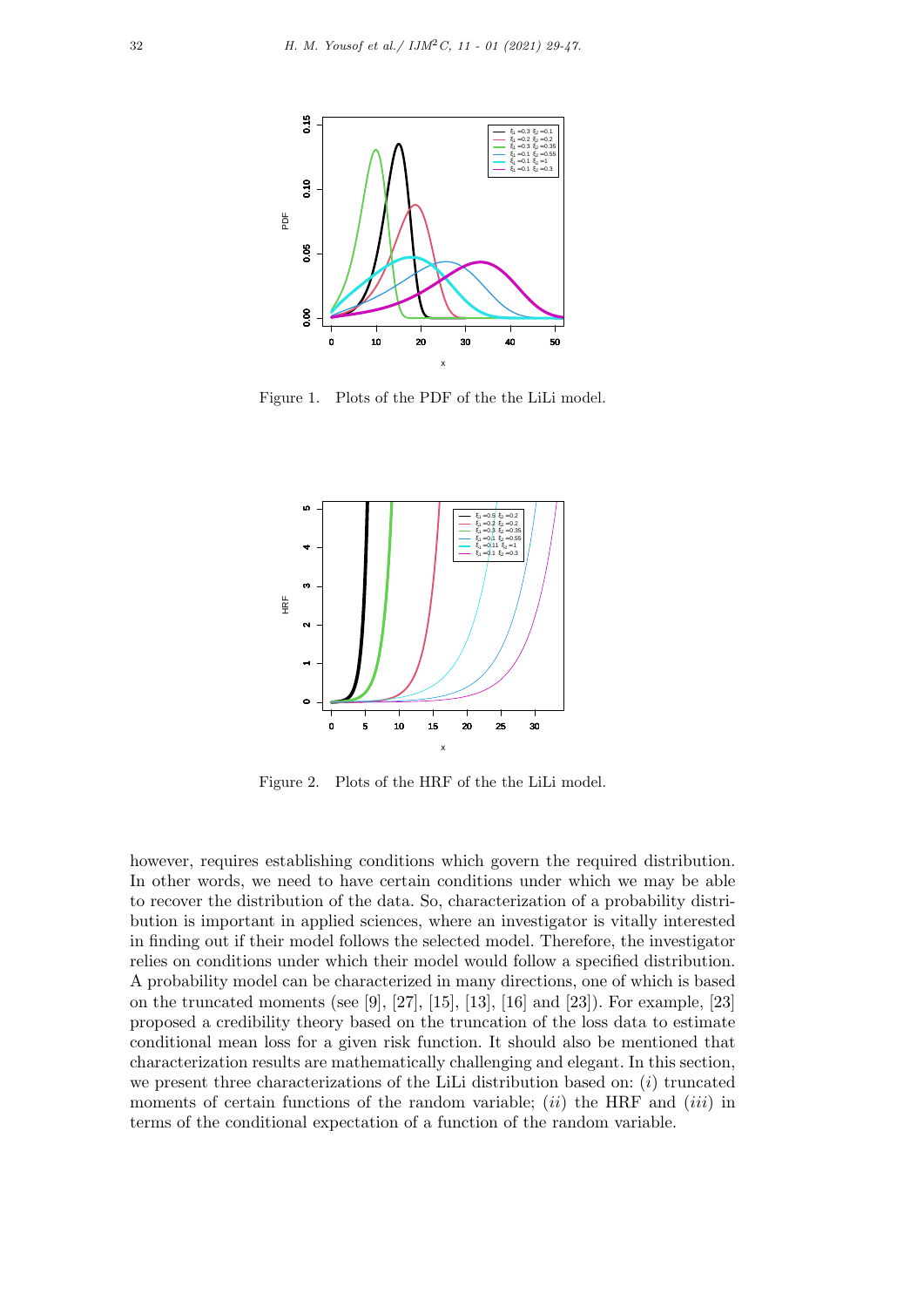This subsection is devoted to the characterizations of the LiLi distribution in terms of a simple relationship between two truncated moments. We will employ Theorem 1 of [13] given in the Appendix A. As shown in [14], this characterization is stable in the sense of weak convergence.

**Proposition 2.1** *Let X is be a continuous random variable and let*

$$
q_1(x) \mid_{(x>0)} = \frac{e^{-2\xi_1 x}}{1+x} \exp\left[\frac{\xi_2 (1+\xi_1) e^{\xi_1 x}}{\Delta_{\xi_1}(x)}\right]
$$

*and*  $q_2(x) |_{(x>0)} = q_1(x) \Delta_{\xi_1}^{-1}(x)$ . Then *X* has the PDF specified by (6) if and only *if the function*  $\eta(x)$  *defined in* [13, Theorem 1] is of the following form:

$$
\eta(x) = \frac{2}{3} \Delta_{\xi_1}^{-1}(x) |_{(x>0)}.
$$

*Proof* If *X* has the PDF given as (6), then

$$
[1 - F_{\xi_1, \xi_2}(x)] \mathbb{E}[q_1(x)|X \ge x] = \frac{\xi_1 \xi_2^2 (1 + \xi_1)^2 \exp(\xi_2)}{2(1 + \xi_2)} \Delta_{\xi_1}^{-2}(x)|_{(x > 0)},
$$

and

$$
[1 - F_{\xi_1, \xi_2}(x)] \mathbb{E} [q_2(x)|X \ge x] = \frac{\xi_1 \xi_2^2 (1 + \xi_1)^2 \exp(\xi_2)}{3(1 + \xi_2)} \Delta_{\xi_1}^{-3}(x)|_{(x > 0)},
$$

and hence

$$
\eta(x) = \frac{2}{3} \Delta_{\xi_1}^{-1}(x) |_{(x>0)}.
$$

We also have

$$
\eta(x)q_1(x) - q_2(x) = -\frac{1}{3}q_1(x)\Delta_{\xi_1}^{-1}(x) < 0|_{(x>0)}.
$$

Conversely, if  $\eta(x)$  is of the above form, then

$$
s'(x) = \frac{\eta'(x)q_1(x)}{\eta(x)q_1(x) - q_2(x)} = \frac{2\xi_1}{\Delta_{\xi_1}(x)}|_{(x>0)},
$$

and  $s(x) = \log \left[ \Delta_{\xi_1}^2(x) \right]$ . Now, according to [13, Theorem 1] (see Appendix), *X* has the PDF defined in  $(6)$ .

**Corollary 2.1** Suppose that *X* is a continuous random variable. Let  $q_1(x)$  be as in Proposition 2.1. Then *X* has the PDF given as (6) if and only if there exist functions  $q_2(x)$  and  $q(x)$  defined in Theorem 1 for which the following first order differential equation holds:

$$
\frac{\xi'(x)q_1(x)}{\xi(x)q_1(x) - q_2(x)} = \frac{2\xi_1}{\Delta_{\xi_1}(x)}|_{(x>0)}.
$$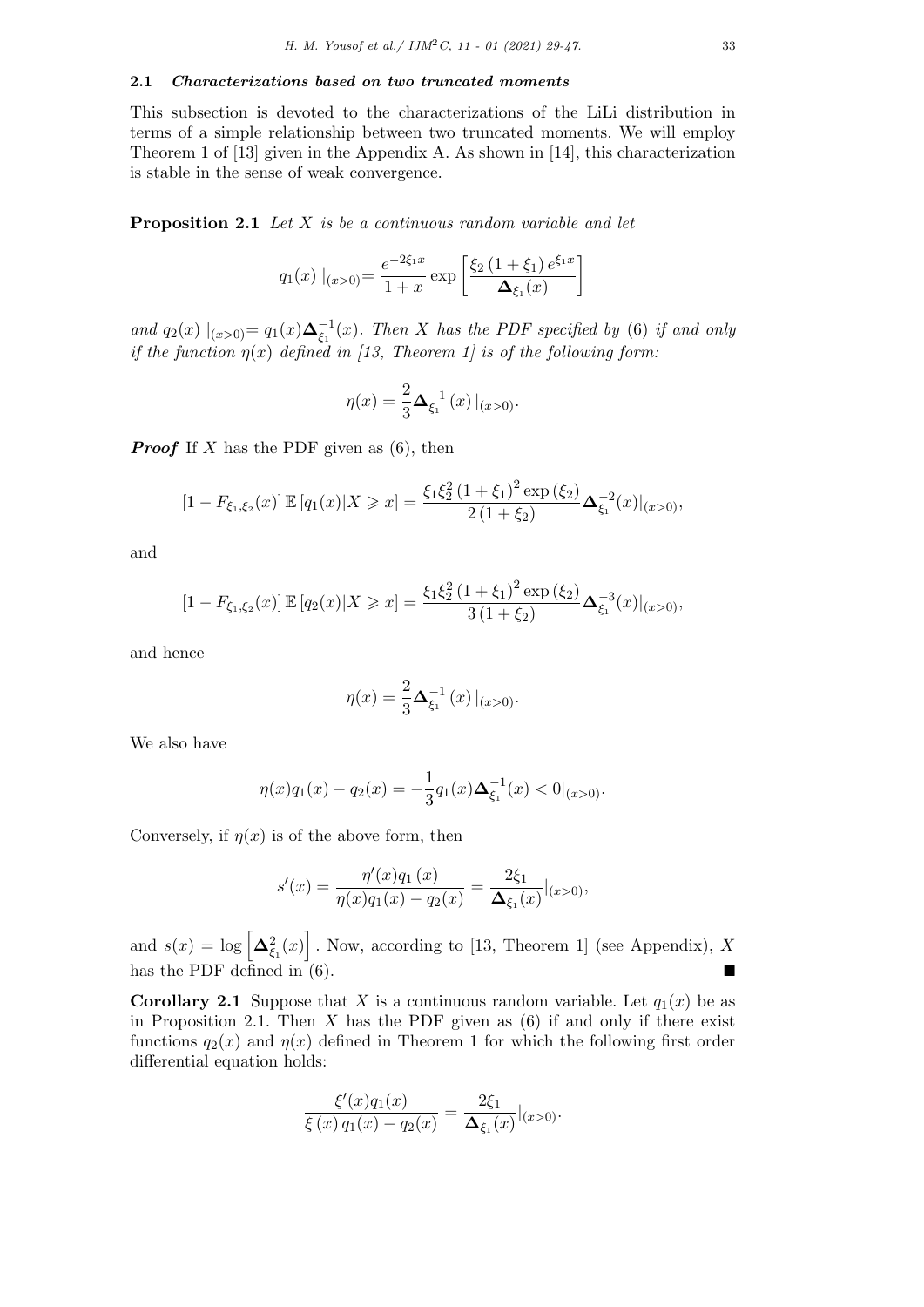**Corollary 2.2** The differential equation in Corollary 2.1 has the following general solution:

$$
\eta(x) = \Delta_{\xi_1}^2(x) \left[ -2\xi_1 \int_0^\infty \Delta_{\xi_1}^{-1}(x) (q_1(x))^{-1} q_2(x) dx + D \right],
$$

where  $D$  is a constant. A set of functions satisfying the above differential equation is given in Proposition 2.1.1 with  $D = 0$ . Clearly, there are other triplets  $(q_1(x), q_2(x), \eta(x))$  satisfying the conditions of [13, Theorem 1].

# **2.2** *Characterization based on HRF*

The HRF  $h_F(x)$  associated to a twice differentiable CDF  $F(x)$  with PDF denoted by  $f(x)$  satisfies the following trivial differential equation:

$$
\frac{f'(x)}{f(x)} = \frac{h'_F(x)}{h_F(x)} - h_F(x).
$$

The following proposition establishes a non-trivial characterization of the LiLi distribution based on the HRF.

**Proposition 2.2** *Suppose that X is a continuous random variable. Then, X has the PDF in* (6) *if and only if its HRF*  $h_F(x)$  *satisfies the following first order differential equation:*

$$
h'_F(x) - \xi_1 h_F(x) = \xi_1^2 \xi_2^2 (1 + \xi_1)^2 e^{\xi_1 x} \frac{d}{dx} \left\{ \frac{(1+x) \Delta_{\xi_1}^{-2}(x)}{\xi_2 (1 + \xi_1) \Delta_{\xi_1}(x) \exp(-\xi_1 x)} \right\} |_{(x>0)}.
$$

The proof is omitted.

# **2.3** *Characterizations based on the conditional expectation of a function of the random variable*

Reference [19] established the following proposition which can be used to characterize the LiLi distribution.

**Proposition 2.3** *Suppose that*  $X : \Omega \to (a, b)$  *is a continuous random variable with CDF given as*  $F(x)$ *. If*  $\psi(x)$  *is a differentiable function on*  $(a, b)$  *with* lim<sub>*x*→*a*+  $\psi(x) = 1$ *. Then, for*  $\delta \neq 1$ *, we have*</sub>

$$
\mathbb{E}[\psi(x)|X \geq x] = \delta \psi(x)|_{(x \in (a,b))},
$$

*if and only if*

$$
\psi(x) = [1 - F(x)]^{1/\delta - 1}|_{(x \in (a,b))}.
$$

**Remark 2.1** Now, let  $(a, b) = (0, \infty)$ ,

$$
\psi(x) = \left[ \frac{\xi_2 (1 + \xi_1) \Delta_{\xi_1}(x) \exp(-\xi_1 x)}{(1 + \xi_2) \Delta_{\xi_1}(x) \exp(-\xi_1 x)} \right]^{1/\xi_2} \exp \left\{-\left[ \frac{(1 + \xi_1) e^{\xi_1 x}}{\Delta_{\xi_1}(x)} - 1 \right] \right\}
$$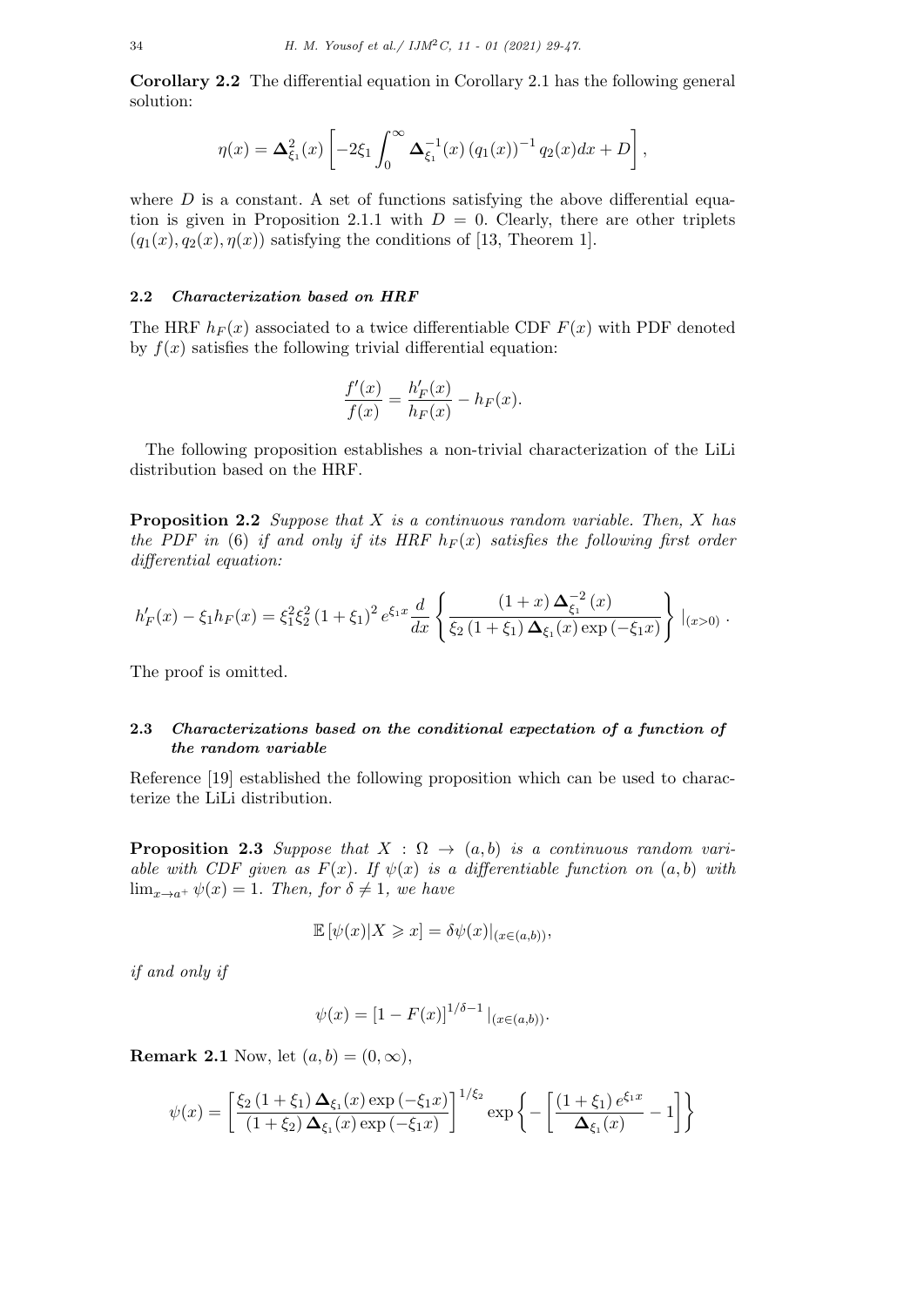and  $\delta = \frac{\xi_2}{\xi_2 + 1}$ , then Proposition 2.3 presents a characterization of the LiLi distribution. Clearly, there are other suitable functions than the one we employed for simplicity.

# **3. Copulas**

In this section, we derive some new bivariate type LiLi (Biv-LiLi) distributions using Farlie Gumbel Morgenstern (FGM) copula (see [32], [8], [18] and [17]), modified FGM copula (see [37]) and Clayton copula. The multivariate LiLi (MvLiLi) type distribution is also presented. However, future work may be allocated to the study of these new distributions.

# **3.1** *Biv-LiLi type via FGM copula*

First, the FGM copula is defined by

$$
\mathcal{H}_{\Delta}(\mathbf{u}, \mathbf{v}) = \mathbf{u}\mathbf{v} \left(1 + \Delta \mathbf{\bar{u}} \mathbf{\bar{v}}\right)|_{\mathbf{\bar{u}} = 1 - \mathbf{u}},
$$

with the marginal functions  $\mathbf{u} = F_{\xi_1,\xi_2}(x_1), \mathbf{v} = F_{\xi_3,\xi_4}(x_2), \text{ and } \mathbf{\Delta} \in (-1,1)$  is a dependence parameter. For every  $\mathbf{u}, \mathbf{v} \in (0,1)$ , note that  $\mathcal{H}_{\Delta}(\mathbf{u},0) = \mathcal{H}_{\Delta}(0,\mathbf{v}) = 0$ which is "grounded minimum" and  $\mathcal{H}_{\Delta}(\mathbf{u},1) = \mathbf{u}$  and  $\mathcal{H}_{\Delta}(1,\mathbf{v}) = \mathbf{v}$  which is "grounded maximum",  $\mathcal{H}_{\Delta}(\mathbf{u}_1, \mathbf{v}_1) + \mathcal{H}_{\Delta}(\mathbf{u}_2, \mathbf{v}_2) - \mathcal{H}_{\Delta}(\mathbf{u}_1, \mathbf{v}_2) - \mathcal{H}_{\Delta}(\mathbf{u}_2, \mathbf{v}_1) \geq 0.$ 

# **3.2** *Biv-LiLi type via modified FGM copula*

The modified FGM copula is defined as

$$
\mathcal{H}_{\Delta}(\mathbf{u}, \mathbf{v}) = \mathbf{u}\mathbf{v} \left[1 + \Delta \Upsilon\left(\mathbf{u}\right) \Theta\left(\mathbf{v}\right)\right] |_{\Delta \in (-1,1)}
$$

or equivalently:  $\mathcal{H}_{\Delta}(\mathbf{u}, \mathbf{v}) = \mathbf{u}\mathbf{v} + \Delta \widetilde{\Upsilon}_{\mathbf{u}} \widetilde{\Theta}_{\mathbf{v}}|_{\Delta \in (-1,1)}$ , where  $\widetilde{\Upsilon}_{\mathbf{u}} = \mathbf{u}\Upsilon(\mathbf{u})$ , and  $\ddot{\mathbf{\Theta}}_{\mathbf{v}} = \mathbf{v} \mathbf{\Theta}(\mathbf{v})$  and  $\mathbf{\Upsilon}(\mathbf{u})$  and  $\mathbf{\Theta}(\mathbf{v})$  are two continuous functions on  $(0,1)$  with  $\Upsilon(0) = \Upsilon(1) = \Theta(0) = \Theta(1) = 0$ **. Let** 

$$
a_1 = \inf \left\{ \widetilde{\mathbf{T}}_{\mathbf{u}} : \frac{\partial}{\partial \mathbf{u}} \widetilde{\mathbf{T}}_{\mathbf{u}} |_{\sigma_1} \right\} < 0, \quad a_2 = \sup \left\{ \widetilde{\mathbf{T}}_{\mathbf{u}} : \frac{\partial}{\partial \mathbf{u}} \widetilde{\mathbf{T}}_{\mathbf{u}} |_{\sigma_1} \right\} < 0,
$$

$$
b_1 = \inf \left\{ \widetilde{\Theta}_{\mathbf{v}} : \frac{\partial}{\partial \mathbf{v}} \widetilde{\Theta}_{\mathbf{v}} |_{\sigma_2} \right\} > 0, \quad b_2 = \sup \left\{ \widetilde{\Theta}_{\mathbf{v}} : \frac{\partial}{\partial \mathbf{v}} \widetilde{\Theta}_{\mathbf{v}} |_{\sigma_2} \right\} > 0,
$$

where  $\mathbf{u}[\partial \Upsilon(\mathbf{u}) / \partial \mathbf{u}] = \partial \widetilde{\Upsilon}_{\mathbf{u}} / \partial \mathbf{u} - \Upsilon(\mathbf{u}), \sigma_1 = \left\{ \mathbf{u} : \mathbf{u} \in (0,1) \, | \, \partial \widetilde{\Upsilon}_{\mathbf{u}} / \partial \mathbf{u} \right\}$  exists  $\text{and } \sigma_2 = \left\{ \mathbf{v} : \mathbf{v} \in (0,1) \, | \, \frac{\partial}{\partial \mathbf{v}} \widetilde{\mathbf{\Theta}}_{\mathbf{v}} \quad \text{exists} \right\}.$  Then, we have  $1 \leqslant \min(a_1 a_2, b_1 b_2) < \infty.$ Based on this scheme, several types of Biv-LiLi distributions are listed below.

**Biv-LiLi** (Type-I): Let  $\widetilde{\Upsilon}_{\mathbf{u}} = \mathbf{u}(1-\mathbf{u})$  and  $\widetilde{\Theta}_{\mathbf{v}} = \mathbf{v}(1-\mathbf{v})$ . Then, the Biv-LiLi-FGM (Type-I) can be derived from

$$
\mathcal{H}_{\boldsymbol{\Delta}}(\mathbf{u},\mathbf{v}) = \mathbf{u}\mathbf{v} + \boldsymbol{\Delta}\widetilde{\Upsilon}_{\mathbf{u}}\widetilde{\Theta}_{\mathbf{v}}|_{\boldsymbol{\Delta}\in(-1,1)}.
$$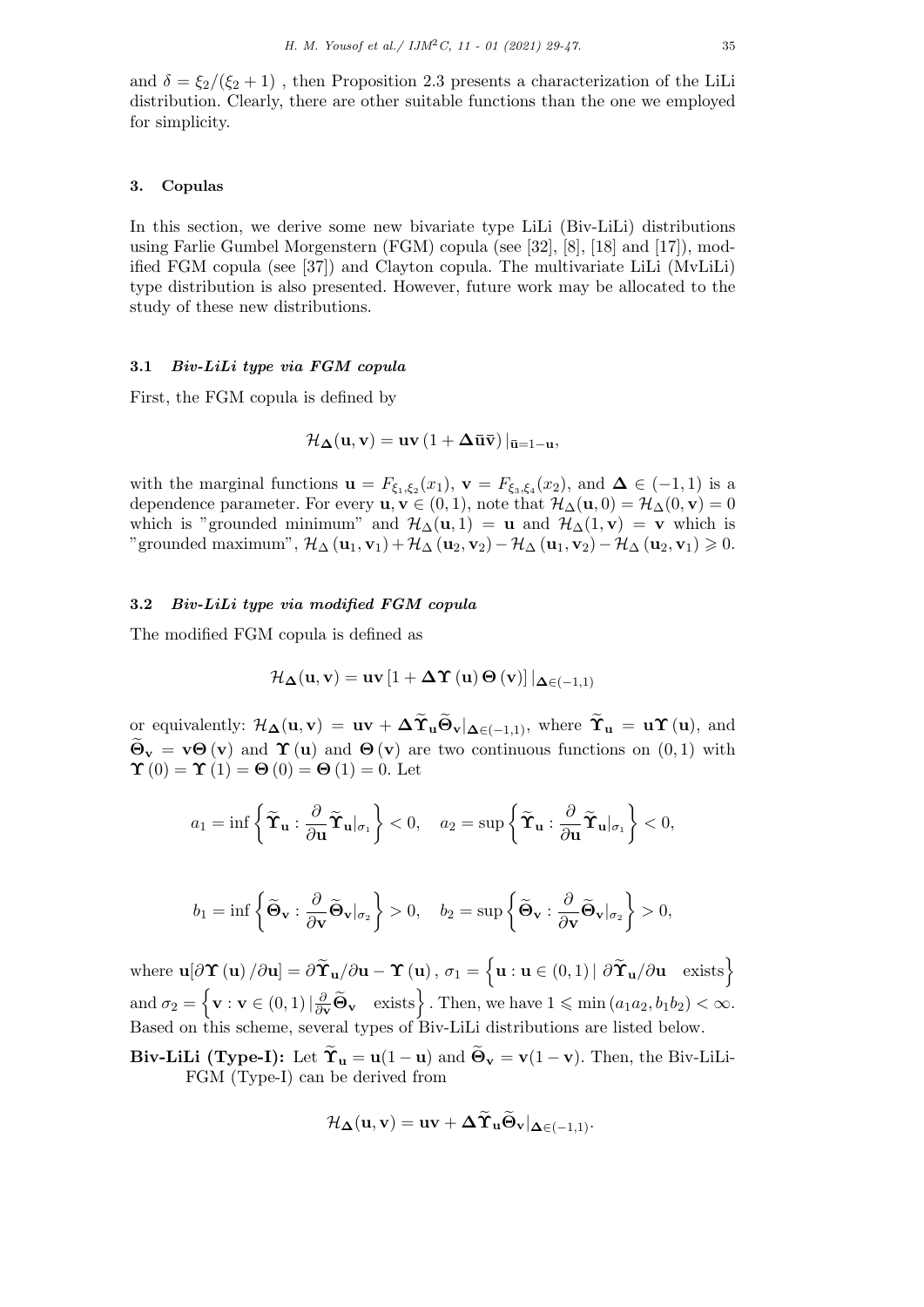**Biv-LiLi (Type-II):** Let *· <sup>|</sup>*(**∆**1*∈*(0*,*1)) <sup>=</sup> **<sup>u</sup>∆**<sup>1</sup> (1 *<sup>−</sup>* **<sup>u</sup>**) <sup>1</sup>*−***∆**<sup>1</sup> and  $\Theta(\mathbf{v}) \mid_{(\Delta_2 \in (0,1))} = \mathbf{v}^{\Delta_2} (1-\mathbf{v})^{1-\Delta_2}$ . Then, the corresponding Biv-LiLi-FGM (Type-II) can be derived from

$$
\mathcal{H}_{\mathbf{\Delta},\mathbf{\Delta}_1,\mathbf{\Delta}_2}(\mathbf{u},\mathbf{v}) = \mathbf{u}\mathbf{v}\left[1 + \mathbf{\Delta} \mathbf{\Upsilon}\left(\mathbf{u}\right)^\cdot \mathbf{\Theta}\left(\mathbf{v}\right)\right].
$$

**Biv-LiLi (Type-III):** Let  $\widetilde{\Upsilon}^{\cdot}(\mathbf{u}) = \mathbf{u} \log (1 + \bar{\mathbf{u}}) |_{\bar{\mathbf{u}} = 1 - \mathbf{u}}$  and  $\widetilde{\Theta}^{\cdot}(\mathbf{v}) =$ **v** log  $(1 + \bar{v})$  | $\bar{v}$ =1−**v**. In this case, one can also derive a closed form expression for the associated CDF of the Biv-LiLi-FGM (Type-III) from

$$
\mathcal{H}_{\Delta}(\mathbf{u},\mathbf{v})=\mathbf{u}\mathbf{v}\left(1+\Delta\widetilde{\Upsilon^{\cdot}\left(\mathbf{u}\right)}\widetilde{\Theta^{\cdot}\left(\mathbf{v}\right)}\right).
$$

**Biv-LiLi (Type-IV):** The CDF of the Biv-LiLi-FGM (Type-IV) distribution can be derived from

$$
\mathcal{H}(\mathbf{u},\mathbf{v})=\mathbf{u} F_{\xi_3,\xi_4}^{-1}(\mathbf{v})+\mathbf{v} F_{\xi_1,\xi_2}^{-1}(\mathbf{u})-F_{\xi_1,\xi_2}^{-1}(\mathbf{u})F_{\xi_3,\xi_4}^{-1}(\mathbf{v}),
$$

where  $F_{\xi_1,\xi_2}^{-1}(\mathbf{u})$  and  $F_{\xi_3,\xi_4}^{-1}(\mathbf{v})$  denotes the quantile function of the LiLi distribution with parameters  $\xi_1$  and  $\xi_2$ , and  $\xi_3$  and  $\xi_4$ , respectively. We can cite [36] for more information on this type.

# **3.3** *Biv-LiLi and Mv-LiLi type via Clayton copula*

The Clayton copula can be considered as

$$
\mathcal{H}(\mathbf{v}_1,\mathbf{v}_2) = \left[\mathbf{v}_1^{-\Delta} + \mathbf{v}_2^{-\Delta} - 1\right]^{-\Delta^{-1}} |_{\Delta \in (0,\infty)}.
$$

Setting  $\mathbf{v}_1 = F_{\xi_1,\xi_2}(x_1)$  and  $\mathbf{v}_2 = F_{\xi_3,\xi_4}(x_2)$ , the Biv-LiLi type can be derived from  $\mathcal{H}(\mathbf{v}_1, \mathbf{v}_2) = \mathcal{H}(F_{\xi_1, \xi_2}(x_1), F_{\xi_3, \xi_4}(x_2))$ . Similarly, the Mv-LiLi (m-dimensional extension) from the above can be derived from

$$
\mathcal{H}(\mathbf{v}_1, \mathbf{v}_2, \dots, \mathbf{v}_m) = \left(\sum_{\hbar=1}^m \mathbf{v}_\hbar^{-\Delta} + 1 - m\right)^{-\Delta^{-1}}.
$$

## **4. Mathematical properties**

Let *X* be a random variable with the LiLi distribution. The  $r^{th}$  ordinary moment of *X* is given by  $\mu'_{r} = \mathbb{E}(X^{r}) = \int_{0}^{\infty} x^{r} f_{\xi_{1}, \xi_{2}}(x) dx$ . Using (7), we obtain

$$
\mu'_{r} = \sum_{\hbar, \kappa = 0}^{\infty} c_{\hbar, \kappa} \frac{\kappa \xi_{1}^{2}}{1 + \xi_{1}} \mathbb{K} \left( \kappa^{\cdot}, \xi_{1}, r, \xi_{1} \right)
$$

where

$$
\mathbb{K}(a,b,r,\delta) = \int_0^\infty x^r (1+x) \left[1 - \frac{\Delta_b(x)}{1+b} \exp(-bx)\right]^{a-1} \exp(-\delta x) dx,
$$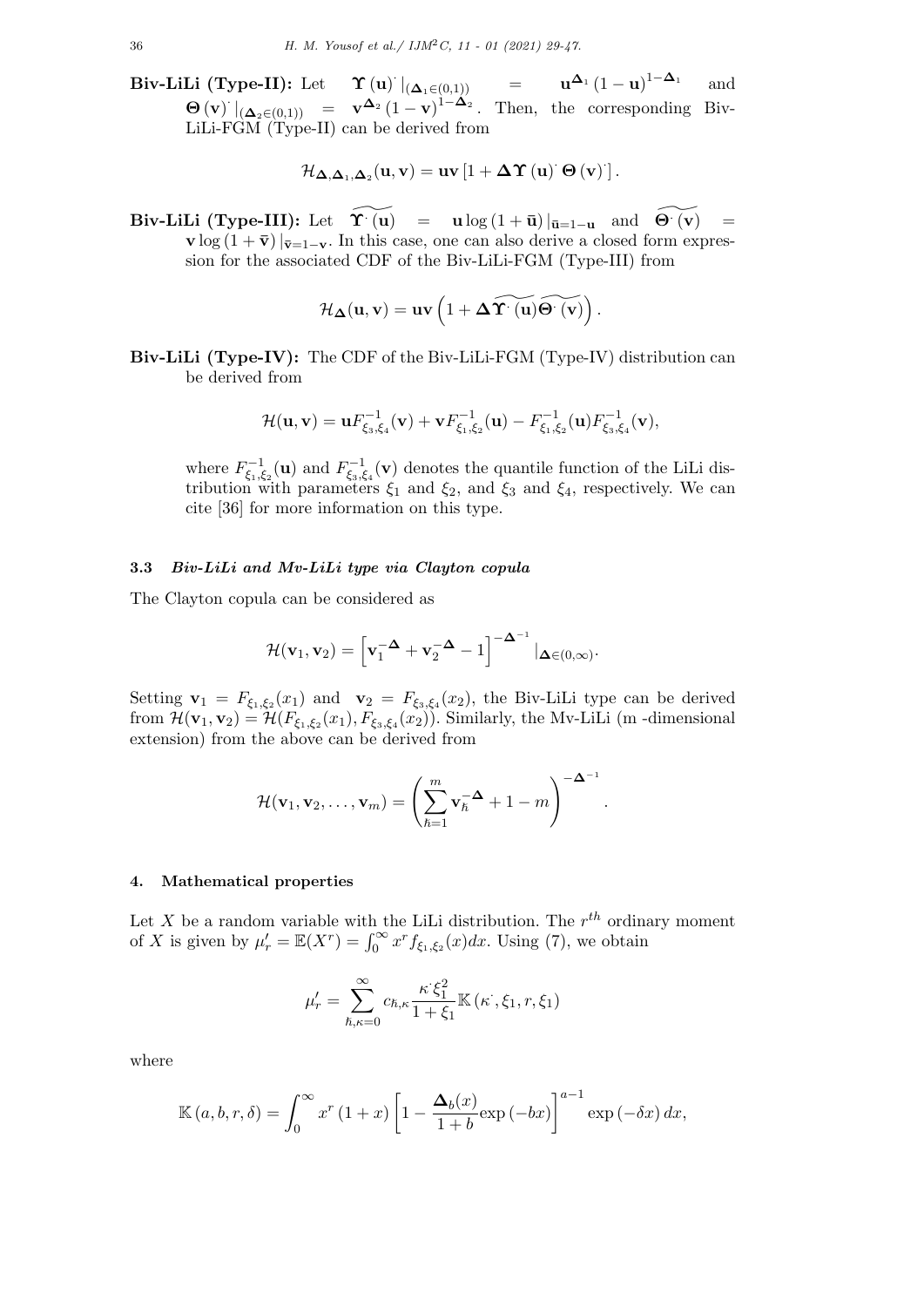which can be expressed as

$$
\mathbb{K}(a, b, r, \delta) = \sum_{w=0}^{\infty} \sum_{j=0}^{w} \sum_{m=0}^{j+1} \zeta_{w, j, m}^{(r, a, b, \delta)} \Gamma(1 + r + m),
$$

where

$$
\varsigma_{w,j,m}^{(r,a,b,\delta)} = (-1)^w b^j (1+b)^{-w} (bw+\delta)^{-(1+r+m)} {a-1 \choose w} {w \choose j} {j+1 \choose m}.
$$

The  $s^{th}$  incomplete moment of *X*, say  $\varphi_{s,X}(t)$ , is given by  $\varphi_{s,X}(t)$  =  $\int_0^t x^s f_{\xi_1,\xi_2}(x) dx$ . Using Equation (7), we obtain

$$
\varphi_{s,X}(t) = \sum_{\hbar, \kappa=0}^{\infty} c_{\hbar, \kappa} \frac{\kappa \zeta_1^2}{1+\xi_1} \left[ \mathbb{K} \left( \kappa^{\cdot}, \xi_1, s, \xi_1 \right) - \mathbb{L} \left( \kappa^{\cdot}, \xi_1, s, \xi_1, t \right) \right],
$$

where

$$
\mathbb{L}(a,b,s,\delta,t) = \int_t^{\infty} x^s (1+x) \left[1 - \frac{\Delta_b(x)}{1+b} \exp(-bx)\right]^{a-1} \exp(-\delta x) dx,
$$

then

$$
\mathbb{L}(a, b, s, \delta, t) = \sum_{w=0}^{\infty} \sum_{j=0}^{w} \sum_{m=0}^{j+1} \zeta_{w,j,m}^{(r,a,b,\delta)} \Gamma(1+s+m, (bw+\delta) t)
$$

and  $\Gamma(\Delta, z)|_{(\Delta>0 \text{ and } z>0)} = \int_z^{\infty} t^{\Delta-1} \exp(-t) dt$  denotes the complementary incomplete gamma function. The  $n^{th}$  moment of the residual life is given by  $z_{n,X}(t) =$  $\mathbb{E}[(X-t)^n|_{(X>t)}]$ , that is  $z_{n,X}(t) = [1 - F_{\xi_1,\xi_2}(t)]^{-1} \int_t^{\infty} (x-t)^n f_{\xi_1,\xi_2}(x) dx$ . We can write

$$
z_{n,X}(t) = \left[1 - F_{\xi_1,\xi_2}(t)\right]^{-1} \sum_{\hbar,\kappa=0}^{\infty} \sum_{r=0}^{n} c_{\hbar,\kappa} \left(-t\right)^{n-r} \binom{n}{r} \int_{t}^{\infty} x^{r} h_{\kappa,\xi_1}(x) dx.
$$

Then

$$
z_{n,X}(t) = [1 - F_{\xi_1,\xi_2}(t)]^{-1} \sum_{\hbar,\kappa=0}^{\infty} \sum_{r=0}^{n} c_{\hbar,\kappa} (-t)^{n-r} \binom{n}{r} \frac{\kappa \xi_1^2}{1+\xi_1} \mathbb{L}(\kappa^{\cdot}, \xi_1, r, \xi_1, t).
$$

The mean residual life (MRL), or the life expectation at age *t*, of *X* can be obtained by setting  $n = 1$  in the last equation and it represents the expected additional life length for a unit which is alive at age  $t$ . The  $n<sup>th</sup>$  moment of the reversed residual life is defined by  $Z_{n,X}(t) = \mathbb{E}[(t-X)^n|_{(X \le t)}]$ , that is  $Z_{n,X}(t) = F_{\xi_1,\xi_2}^{-1}(t) \int_0^t (t-s)^{n-1} \, ds$  $f_{\xi_1,\xi_2}(x)dx$ . So

$$
Z_{n,X}(t) = F_{\xi_1,\xi_2}^{-1}(t) \sum_{\hbar,\kappa=0}^{\infty} \sum_{r=0}^{n} c_{\hbar,\kappa} (-1)^r {n \choose r} t^{n-r} \int_0^t x^r h_{\kappa,\xi_1}(x) dx.
$$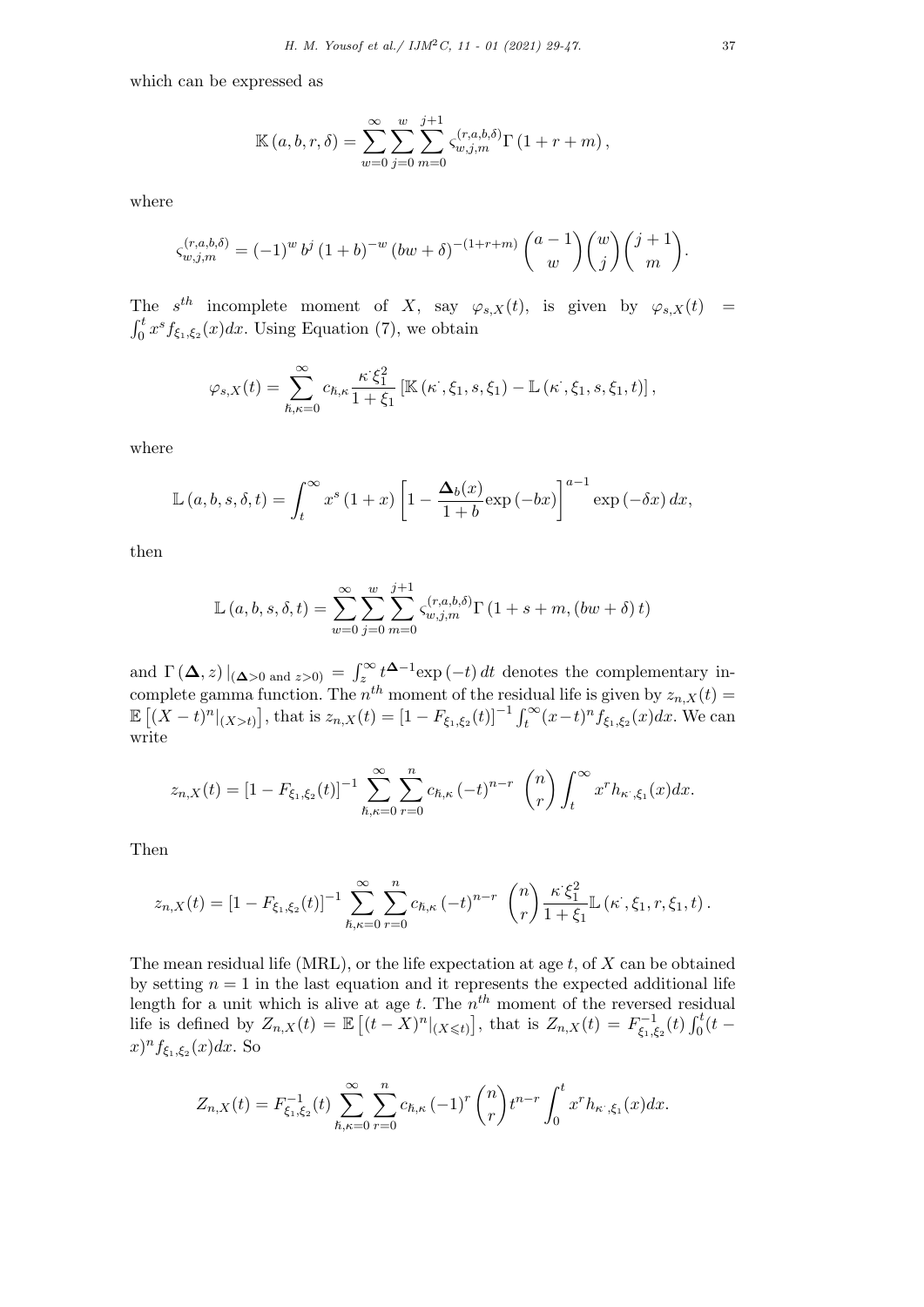Then,

$$
Z_{n,X}(t) = F_{\xi_1,\xi_2}^{-1}(t) \sum_{\hbar,\kappa=0}^{\infty} \sum_{r=0}^{n} c_{\hbar,\kappa} (-1)^r {n \choose r} t^{n-r} \frac{\kappa \xi_1^2}{1+\xi_1} \left[ \begin{array}{c} \mathbb{K}(\kappa^{\cdot}, \xi_1, r, \xi_1) \\ -\mathbb{L}(\kappa^{\cdot}, \xi_1, r, \xi_1, t) \end{array} \right].
$$

The mean inactivity time (MIT) also called the mean reversed residual life function represents the waiting time elapsed since the failure of an item on condition that this failure had occurred in  $(0, t)$  and it is defined by  $Z_*(t) = \mathbb{E}[(t - X)|_{(X \leq t)}].$ Hence, it can be obtained easily by setting  $n = 1$  in  $Z_{n,X}(t)$ .

#### **5. Classical estimation**

The estimation of the parameters of the LiLi model is the subject of this section.

#### **5.1** *Maximum likelihood method*

Let  $x_1, x_2, \dots, x_n$  be an observed sample from the LiLi distribution with parameters  $\xi_1$  and  $\xi_2$  Then, the log-likelihood function, say  $\ell = \ell(\xi_1, \xi_1)$ , is given by

$$
\ell = n \log \left[ \frac{\xi_1^2 \xi_2^2 (1 + \xi_1)^2}{(1 + \xi_2)} \right] + \sum_{\hbar=1}^n \log (1 + x_\hbar)
$$
  
- 3 
$$
\sum_{\hbar=1}^n \log [\Delta_{\xi_1} (x_\hbar)] + 2\xi_1 \sum_{\hbar=1}^n x_\hbar + \sum_{\hbar=1}^n \log [\varrho_{\xi_1, \xi_2} (x_\hbar)]. \tag{9}
$$

Equation (9) can be maximized either directly by using the R (optim function), SAS (PROC NLMIXED) or Ox program (sub-routine MaxBFGS) or by solving the nonlinear likelihood equations obtained by differentiating *ℓ* with respect to the parameters.

# **5.2** *Method of ordinary least square and weighted least square estimation*

The theory of OLS and WLS is based on the minimization of the sum of the square of differences of theoretical cumulative distribution function and empirical distribution function. Let  $x_{1:n}, x_{2:n}, \ldots, x_{n:n}$  be the *n* ordered values of  $x_1, x_2, \ldots, x_n$ . Then, the OLS estimates (OLSEs) are obtained upon minimizing

$$
OLS(\xi_1, \xi_2) = \sum_{\hbar=1}^n \left[ F_{\xi_1, \xi_2}(x_{\hbar:n}) - \frac{\hbar}{1+n} \right]^2.
$$

Using  $(5)$ , we have

$$
\mathbf{OLS}(\xi_1,\xi_2)=\sum_{\hbar=1}^n\left(1-\frac{\xi_2+\exp\left(-\xi_1x_{\hbar:n}\right)\frac{\mathbf{\Delta}_{\xi_1}(x_{\hbar:n})}{1+\xi_1}}{(1+\xi_2)\exp\left(-\xi_1x_{\hbar:n}\right)\frac{\mathbf{\Delta}_{\xi_1}(x_{\hbar:n})}{1+\xi_1}}\varrho_{\xi_1,\xi_2}(x_{\hbar:n})-\frac{\hbar}{1+n}\right)^2.
$$

The OLSEs are obtained via solving the following non linear equations:

$$
\sum_{\hbar=1}^{n} \left(1 - \frac{\xi_2 + \exp\left(-\xi_1 x_{\hbar:n}\right) \frac{\Delta_{\xi_1}(x_{\hbar:n})}{1+\xi_1}}{(1+\xi_2)\exp\left(-\xi_1 x_{\hbar:n}\right) \frac{\Delta_{\xi_1}(x_{\hbar:n})}{1+\xi_1}} \varrho_{\xi_1,\xi_2}(x_{\hbar:n}) - \frac{\hbar}{1+n}\right) d_{\xi_1}(x_{\hbar:n}) = 0
$$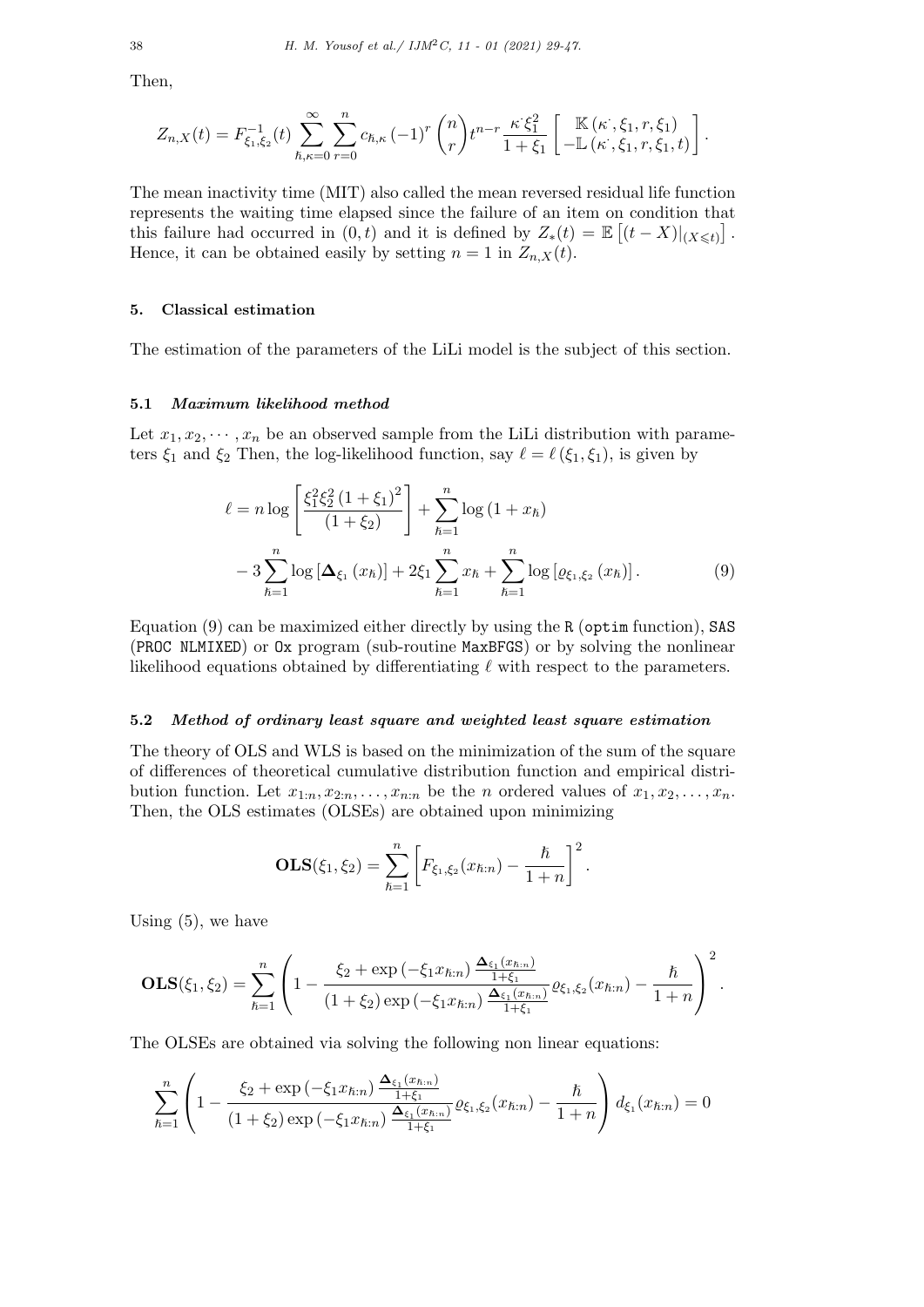and

$$
\sum_{\hbar=1}^n \left(1 - \frac{\xi_2 + \exp(-\xi_1 x_{\hbar:n}) \frac{\Delta_{\xi_1}(x_{\hbar:n})}{1+\xi_1}}{(1+\xi_2) \exp(-\xi_1 x_{\hbar:n}) \frac{\Delta_{\xi_1}(x_{\hbar:n})}{1+\xi_1}} \varrho_{\xi_1,\xi_2}(x_{\hbar:n}) - \frac{\hbar}{1+n}\right) d_{\xi_2}(x_{\hbar:n}) = 0,
$$

where  $d_{\xi_1}(x)$  and  $d_{\xi_2}(x)$  the values of first derivatives of the CDF of the LiLi distribution with respect to the parameters  $\xi_1$  and  $\xi_2$ , respectively. The OLSEs of the parameters  $\xi_1$  and  $\xi_2$  are obtained by solving the above simultanenous equations by using any numerical approximation technique. The WLSEs are obtained by minimizing the given form of equation with respect to the parameters.

**WLS** 
$$
(\xi_1, \xi_2) = \sum_{\hbar=1}^n w_{\hbar} \left[ F_{\xi_1, \xi_2}(x_{\hbar:n}) - \frac{\hbar}{1+n} \right]^2.
$$

So, the WLSEs of the parameters are obtained by solving the following non-linear equations:

$$
\sum_{\hbar=1}^{n} w_{\hbar} \left( 1 - \frac{\xi_2 + \exp\left(-\xi_1 x_{\hbar:n}\right) \frac{\Delta_{\xi_1}(x_{\hbar:n})}{1 + \xi_1}}{\left( 1 + \xi_2\right) \exp\left(-\xi_1 x_{\hbar:n}\right) \frac{\Delta_{\xi_1}(x_{\hbar:n})}{1 + \xi_1}} \varrho_{\xi_1, \xi_2}(x_{\hbar:n}) - \frac{\hbar}{1 + n} \right) d_{\xi_1}(x_{\hbar:n}) = 0
$$

and

$$
\sum_{\hbar=1}^{n} w_{\hbar} \left( 1 - \frac{\xi_2 + \exp\left(-\xi_1 x_{\hbar:n}\right) \frac{\Delta_{\xi_1}(x_{\hbar:n})}{1+\xi_1}}{(1+\xi_2) \exp\left(-\xi_1 x_{\hbar:n}\right) \frac{\Delta_{\xi_1}(x_{\hbar:n})}{1+\xi_1}} \varrho_{\xi_1,\xi_2}(x_{\hbar:n}) - \frac{\hbar}{1+n} \right) d_{\xi_2}(x_{\hbar:n}) = 0,
$$

where  $w_{\hbar} = (n+1)^2(n+2)/[\hbar(n-\hbar+1)]$ .

## **5.3** *Method of Cramer-Von-Mises estimation*

The Cramer-Von-Mises estimates (CVMEs) of the parameters are based on the theory of minimum distance estimation. It was first proposed by [29] and justified that the bias of the corresponding estimators is smaller than the one of other minimum distance estimators. So, the CVMEs of the parameters  $\xi_1$  and  $\xi_2$  are obtained by minimizing the following expression with respect to the parameters  $\xi_1$ and  $\xi_2$ :

$$
CVM(\xi_1, \xi_2) = \frac{1}{12n} + \sum_{\hbar=1}^n \left[ F_{\xi_1, \xi_2}(x_{\hbar:n}) - \frac{2\hbar - 1}{2n} \right]^2.
$$

From (5), we obtain

$$
\text{CVM}(\xi_1,\xi_2) = \sum_{\hbar=1}^n \left(1 - \frac{\xi_2 + \exp\left(-\xi_1 x_{\hbar:n}\right) \frac{\Delta_{\xi_1}(x_{\hbar:n})}{1+\xi_1}}{(1+\xi_2)\exp\left(-\xi_1 x_{\hbar:n}\right) \frac{\Delta_{\xi_1}(x_{\hbar:n})}{1+\xi_1}} \varrho_{\xi_1,\xi_2}(x_{\hbar:n}) - \frac{2\hbar - 1}{2n}\right)^2.
$$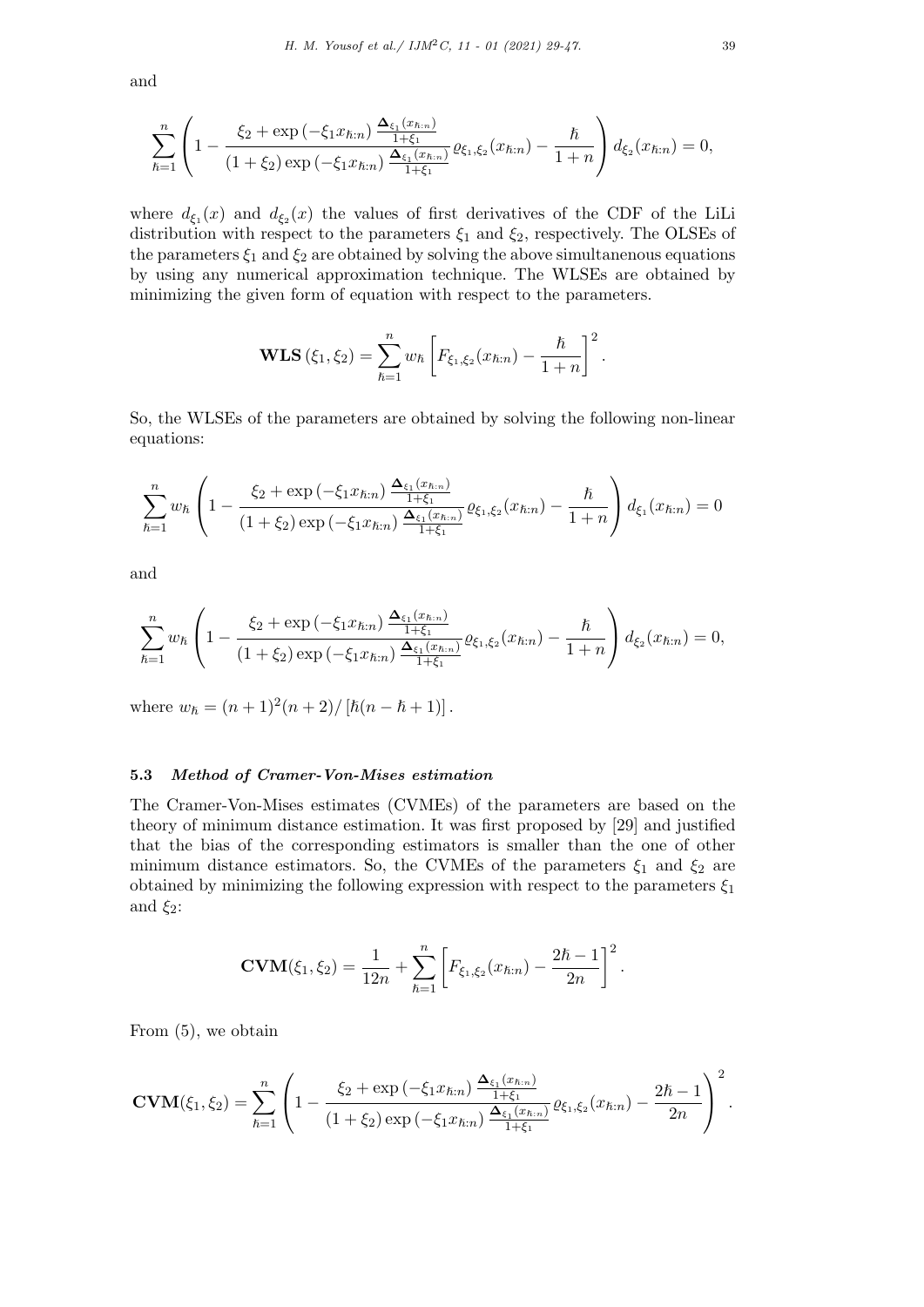The CVMEs of the parameters are obtained by solving the following non-linear equations:

$$
\sum_{\hbar=1}^{n} \left(1 - \frac{\xi_2 + \exp\left(-\xi_1 x_{\hbar:n}\right) \frac{\Delta_{\xi_1}(x_{\hbar:n})}{1+\xi_1}}{(1+\xi_2)\exp\left(-\xi_1 x_{\hbar:n}\right) \frac{\Delta_{\xi_1}(x_{\hbar:n})}{1+\xi_1}} \varrho_{\xi_1,\xi_2}(x_{\hbar:n}) - \frac{2\hbar - 1}{2n}\right) d_{\xi_1}(x_{\hbar:n}) = 0
$$

and

$$
\sum_{\hbar=1}^{n} \left(1 - \frac{\xi_2 + \exp\left(-\xi_1 x_{\hbar:n}\right) \frac{\Delta_{\xi_1}(x_{\hbar:n})}{1+\xi_1}}{(1+\xi_2)\exp\left(-\xi_1 x_{\hbar:n}\right) \frac{\Delta_{\xi_1}(x_{\hbar:n})}{1+\xi_1}} \varrho_{\xi_1,\xi_2}(x_{\hbar:n}) - \frac{2\hbar - 1}{2n}\right) d_{\xi_2}(x_{\hbar:n}) = 0.
$$

#### **6. Bayesian estimation**

In this section, we use Bayesian procedures to construct the estimators of the unknown parameters of the LiLi model. There are many situations where maximum likelihood estimator does not converge, especially with higher dimension models. In such cases, the use of Bayesian methods is sought. At first sight, Bayesian methods seem to be very complex as the estimators involve intractable integrals. However, the advanced MCMC techniques make it possible to apply Bayesian methods even in higher dimension models. Under Bayesian estimation, we update the likelihoods with prior knowledge to explore the posterior probabilities of the parameters. Here we assume that the gamma priors (Gam-Ps) for the parameters  $\xi_1$  and  $\xi_2$  are of the following forms:

$$
\pi_1(\xi_1) \sim \text{Gam}(\varsigma_1, \varsigma_2) \text{ and } \pi_2(\xi_2) \sim \text{Gam}(\varsigma_3, \varsigma_4),
$$

where  $Gam(\varsigma_1, \varsigma_2)$  stands for gamma distribution with shape parameter  $\varsigma_1$  and scale parameter  $\varsigma_2$ . It is further assumed that the parameters are independently distributed. The joint prior distribution is given by

$$
\pi(\xi_1,\xi_2)=\frac{\varsigma_2^{\varsigma_1}\varsigma_4^{\varsigma_3}}{\Gamma(\varsigma_1)\Gamma(\varsigma_3)}\xi_1^{\varsigma_1-1}\xi_2^{\varsigma_3-1}\mathrm{exp}\left[-\left(\xi_1\varsigma_2+\xi_2\varsigma_4\right)\right].
$$

Also, the posterior distribution of the parameters is defined by

$$
\pi(\xi_1, \xi_2 | \underline{x}) \propto
$$
 likelihood $(\xi_1, \xi_2 | \underline{x}) \times \pi(\xi_1, \xi_2)$ .

Under squared error loss, Bayesian estimators of parameters  $\xi_1$  and  $\xi_2$  are the means of their marginal posteriors and defined by

$$
\widehat{\xi}_{i\text{Bayesian}} = \int_{\xi_{i}} \xi_{i} \pi \left(\xi_{1}, \xi_{2} | \underline{x}\right) d\xi_{i} \tag{10}
$$

It is not easy to calculate Bayesian estimates through equation (10) so the numerical approximation techniques are needed. Therefore, we propose the use of MCMC techniques namely Gibbs sampler and Metropolis Hastings (MH) algorithm (see [20]). Since the conditional posteriors of the parameters can not be obtained in any standard forms, we therefore used a hybrid MCMC strategy for drawing samples from the joint posterior of the parameters. To implement the Gibbs algorithm, the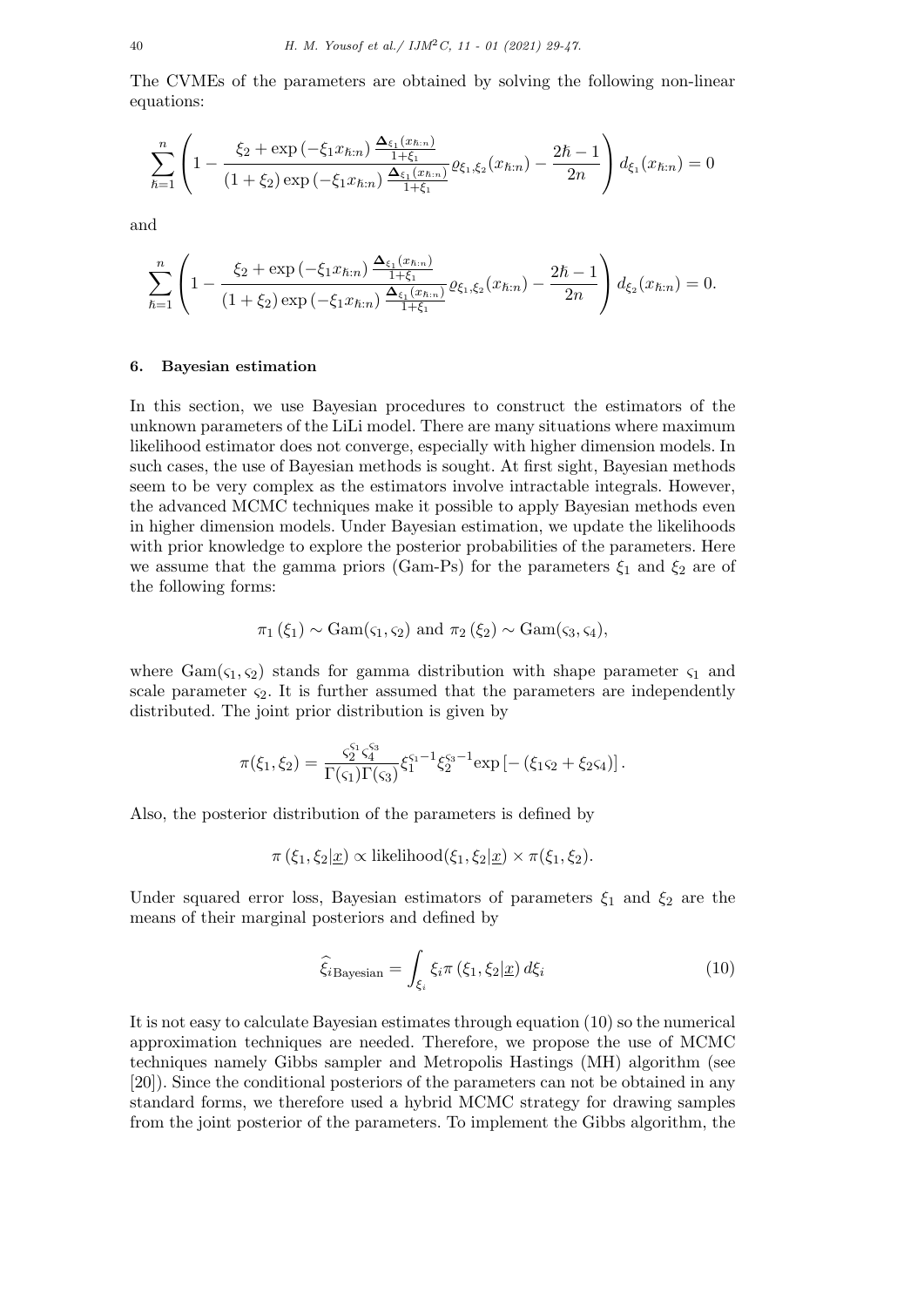full conditional posteriors of  $\xi_1$  and  $\xi_2$  are given by

$$
\pi_1(\xi_1, \xi_2 | \underline{x}) \propto \xi_1^{n+\varsigma_1-1} \exp \left[ -(\xi_1 \varsigma_2 + \xi_2 \varsigma_4) \right] \prod_{\hbar=1}^n \Upsilon_{\hbar},
$$

and

$$
\pi_2(\xi_1, \xi_2 | \underline{x}) \propto \xi_2^{n+\varsigma_3-1} \exp\left[-\left(\xi_1 \varsigma_2 + \xi_2 \varsigma_4\right)\right] \prod_{\hbar=1}^n \Upsilon_{\hbar},
$$

where

$$
\Upsilon_{\hbar} = \frac{\frac{\xi_1^2 (1+x_{\hbar})}{1+\xi_1} \exp\left(-\xi_1 x_{\hbar}\right)}{2\left[\frac{\Delta_{\xi_1}(x_{\hbar})}{1+\xi_1} \exp\left(-\xi_1 x_{\hbar}\right)\right]^3} \varrho_{\xi_1, \xi_2}(x_{\hbar})
$$

The simulation algorithm is as follows:

- (1) Provide initial values, say  $\xi_{1(0)}$  and  $\xi_{2(0)}$  then at the  $\hbar^{th}$  stage,
- (2) Using MH algorithm, generate  $\xi_{1(\hbar)} \sim \pi_1(\xi_{1(\hbar-1)}|,\underline{x})$  and  $\xi_{2(\hbar)} \sim$ *π*3 *<sup>ξ</sup>*2(ℏ*−*1)*|, x* ,
- (3) Repeat steps 2,  $M(= 10000)$  times to get the samples of size M from the corresponding posteriors of interest.
- (4) Obtain the Bayesian estimates of *ξ*<sup>1</sup> using the following formula:

$$
\widehat{\xi}_{1\text{Bayesian}} = \frac{1}{M - M_0} \sum_{j=M_0+1}^{M} \xi_{1(j)}
$$

and

$$
\hat{\xi}_{2\text{Bayesian}} = \frac{1}{M - M_0} \sum_{j=M_0+1}^{M} \xi_{2(j)},
$$

(5) where  $M_0 \approx 2000$  is the burn-in period of the generated Markov Chains.

## **7. Simulation study for comparing methods**

A MCMC simulation study is conducted in this section to compare the performance of different classical estimators of the unknown parameters of the LiLi model with the Bayesian estimators. The performance of all estimation methods is evaluated based on their mean squared errors (MSEs). All the computations in this section are done by **Mathcad program Version 15.0**.

The following algorithm is used for all classical methods in this paper:

- (1) We generate  $N = 1000$  samples of sizes  $n = 50, 100, 200, 300, 500$  from the LiLi distribution using the initials  $\mathbf{I} : \xi_{10} = 0.6, \xi_{20} = 5$ .
- (2) Compute the MLEs for the 1000 samples, say

$$
[\widehat{\xi_{1i}}, \widehat{\xi_{2i}}] |_{(i=1,2,\ldots,1000)},
$$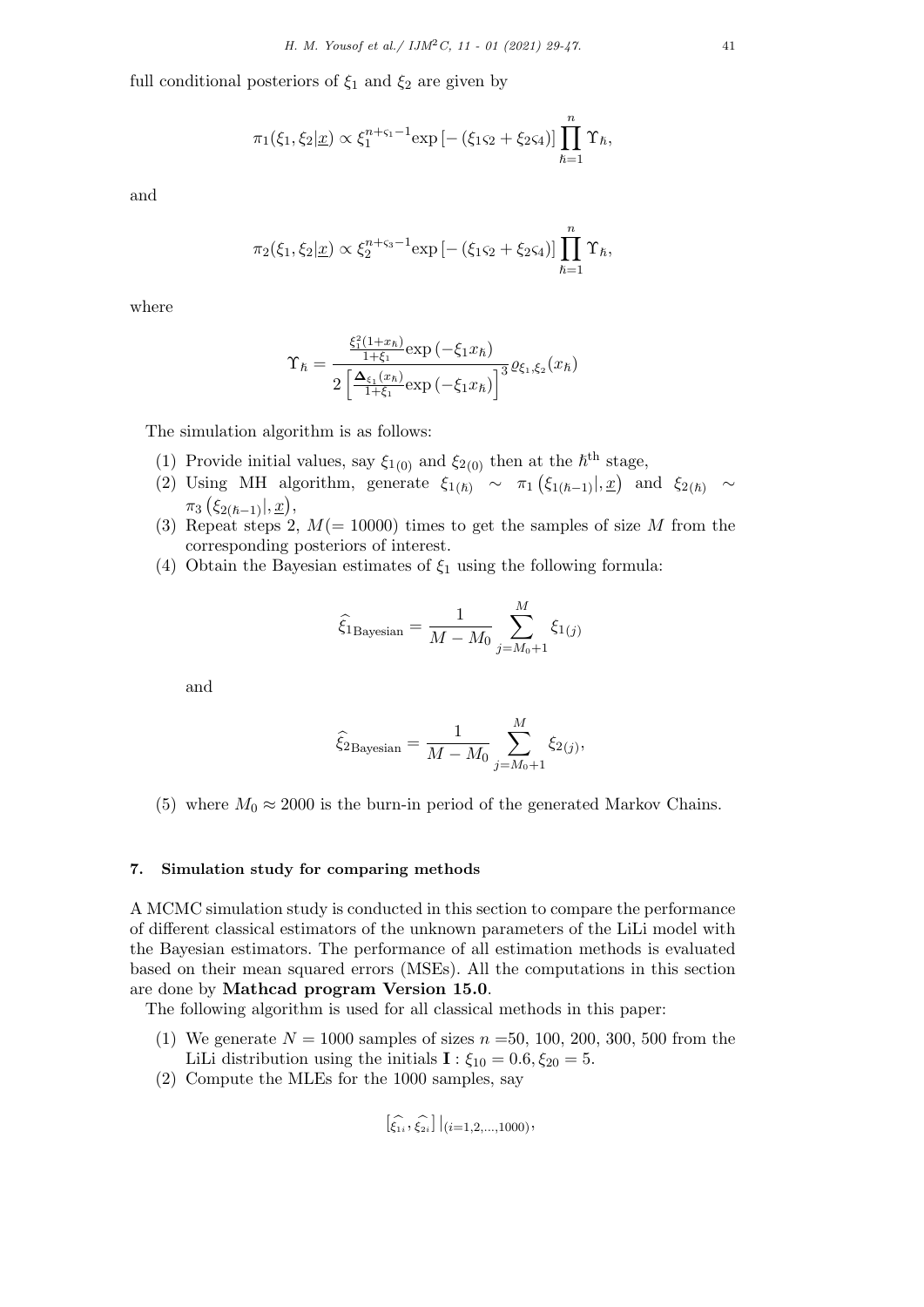- (3) Compute the average values (AVs) of the 1000 estimations for  $\hat{\xi}_i$  and  $\hat{\xi}_i$ <sup>2<sub>i</sub></sub> for each sizes  $n = 50, 100, 200, 300, 500$ </sup> for each sizes  $n = 50, 100, 200, 300, 500$ .
- (4) Compute the MSEs by the following equations:

$$
MSE_{\underline{\varepsilon}}(n) = \frac{1}{1000} \sum_{i=1}^{1000} (\widehat{\underline{\varepsilon}}_i - \underline{\varepsilon})^2 |_{\underline{\varepsilon} = \xi_1, \xi_2},
$$

- (5) Repeat 1-4 for the initials  $\mathbf{II} : \xi_{10} = 1.5, \xi_{20} = 0.8$ .
- (6) Repeat 1-4 for the initials  $III : \xi_{10} = 1.5, \xi_{20} = 1.5$ .

Whereas the algorithm related to the Bayesian method is mentioned at the end of Section 6. The AVS of the estimates and the MSEs of MLEs, LSEs, WLSEs, CVMEs and Bayesian estimators are obtained and reported in Tables 1, 2, 3 and 4. The Bayesian estimators of the parameters are evaluated with flexible Gam-Ps under the SELF by using the MCMC technique. The values of the hyperparameter are assumed to be known and chosen in such a way that the prior mean is equal to the true value, and prior variance is unity.

| Parameters    | MLE       | Bayesian  | LS        | $\rm WLS$ | <b>CVM</b> |
|---------------|-----------|-----------|-----------|-----------|------------|
| $\xi_1 = 0.6$ | 0.60419   | 0.59531   | 0.60212   | 0.59938   | 0.60158    |
|               | (0.00270) | (0.00190) | (0.00352) | (0.00281) | (0.00363)  |
| $\xi_2 = 5$   | 5.05688   | 5.07663   | 5.04743   | 5.01224   | 5.03813    |
|               | (0.45377) | (0.18495) | (0.54350) | (0.45995) | (0.56242)  |
| $\xi_1 = 1.5$ | 1.50618   | 1.44863   | 1.50215   | 1.49900   | 1.50398    |
|               | (0.00773) | (0.00801) | (0.01184) | (0.00880) | (0.013386) |
| $\xi_2 = 0.8$ | 0.80585   | 0.77175   | 0.80532   | 0.80201   | 0.80522    |
|               | (0.00786) | (0.00748) | (0.00998) | (0.00869) | (0.00993)  |
| $\xi_1 = 1.5$ | 1.50959   | 1.55207   | 1.50343   | 1.50353   | 1.50776    |
|               | (0.01154) | (0.01081) | (0.01625) | (0.01407) | (0.01884)  |
| $\xi_2 = 1.5$ | 1.51383   | 1.61419   | 1.50955   | 1.51084   | 1.51321    |
|               | (0.03152) | (0.04832) | (0.03561) | (0.03718) | (0.04151)  |

Table 1. AVs and the corresponding MSEs (in parentheses) for  $n = 50$ .

From Tables 1, 2, 3 and 4, we observe that all the estimates show the property of consistency, i.e., the MSEs decrease and approach 0 as sample size (*n*) increases. Also, the MSEs of the Bayesian estimators are generally smaller as compared to the rest of the estimators for all  $n = 50, 100, 200, 300$  and 500.

# **8. Conclusions**

A new continuous distribution called Lindley-Lindley distribution is defined and studied. The new model is derived based on the odd Lindley family of distributions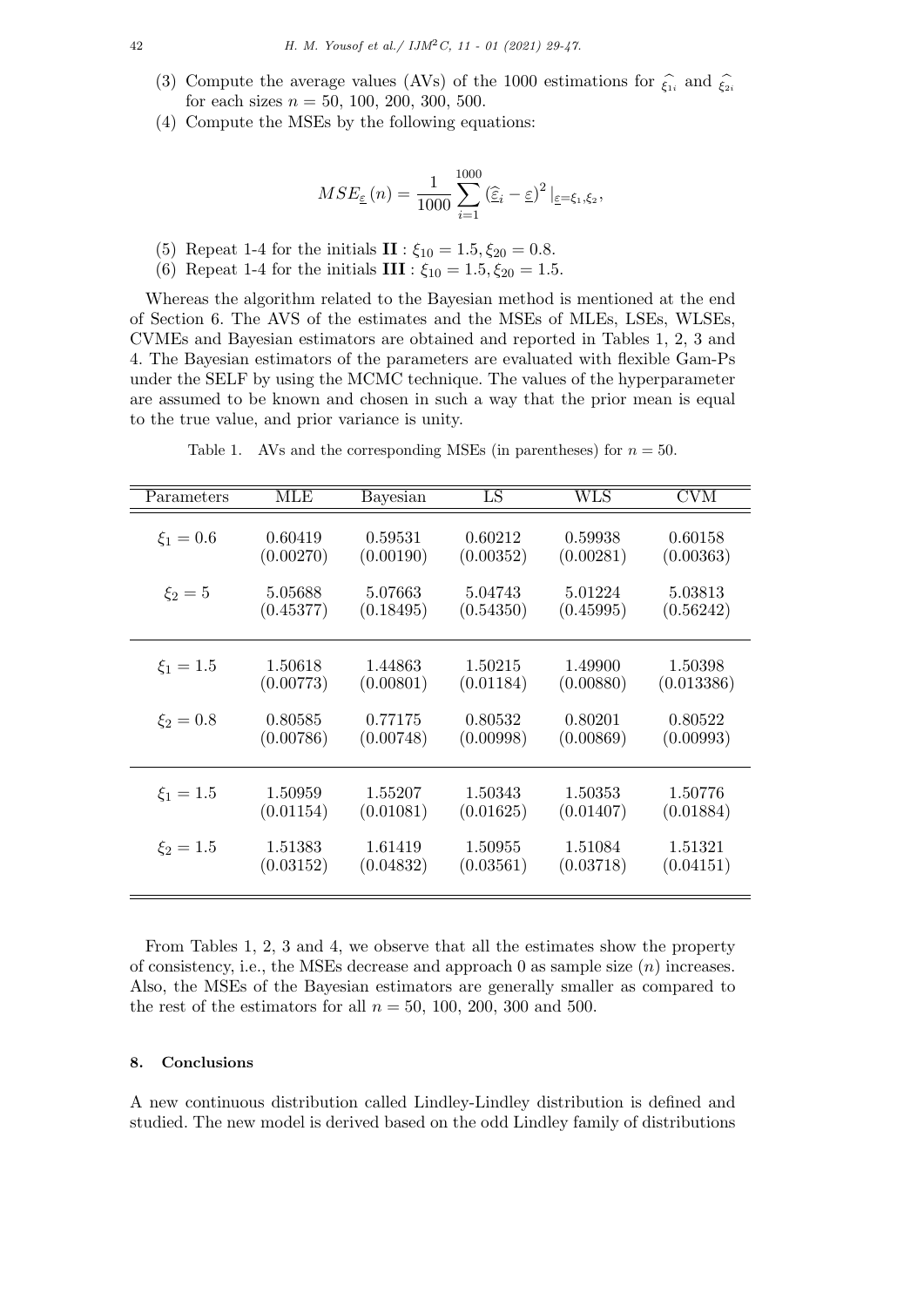Table 2. AVs and the corresponding MSEs (in parentheses) for  $n = 100$ .

| Parameters    | <b>MLE</b> | Bayesian  | LS        | WLS       | $\overline{\rm CVM}$ |
|---------------|------------|-----------|-----------|-----------|----------------------|
| $\xi_1 = 0.6$ | 0.60206    | 0.58010   | 0.59955   | 0.60151   | 0.60124              |
|               | (0.00143)  | (0.00135) | (0.00186) | (0.00161) | (0.00195)            |
| $\xi_2 = 5$   | 5.03003    | 4.72237   | 5.00561   | 5.03035   | 5.02526              |
|               | (0.22097)  | (0.15857) | (0.27048) | (0.24763) | (0.28280)            |
| $\xi_1 = 1.5$ | 1.50390    | 1.44435   | 1.50099   | 1.50193   | 1.50374              |
|               | (0.00487)  | (0.00579) | (0.00678) | (0.00523) | (0.00690)            |
| $\xi_2 = 0.8$ | 0.80472    | 0.75979   | 0.80263   | 0.80327   | 0.80458              |
|               | (0.00422)  | (0.00452) | (0.00500) | (0.00447) | (0.00515)            |
| $\xi_1 = 1.5$ | 1.50294    | 1.44264   | 1.50347   | 1.50258   | 1.50229              |
|               | (0.00659)  | (0.00705) | (0.00961) | (0.00757) | (0.00950)            |
| $\xi_2 = 1.5$ | 1.50479    | 1.38945   | 1.50758   | 1.50626   | 1.50459              |
|               | (0.01651)  | (0.02277) | (0.01987) | (0.01887) | (0.01958)            |

Table 3. AVs and the corresponding MSEs (in parentheses) for  $n = 200$ .

| Parameters    | MLE       |           | $\overline{\rm LS}$ | WLS       | CVM       |
|---------------|-----------|-----------|---------------------|-----------|-----------|
|               |           | Bayesian  |                     |           |           |
| $\xi_1 = 0.6$ | 0.60121   | 0.60819   | 0.59857             | 0.60119   | 0.60138   |
|               | (0.00088) | (0.00059) | (0.00113)           | (0.00094) | (0.00114) |
| $\xi_2 = 5$   | 5.02020   | 5.16237   | 4.98970             | 5.02299   | 5.02373   |
|               | (0.12106) | (0.13384) | (0.144851)          | (0.13078) | (0.15160) |
| $\xi_1 = 1.5$ | 1.50023   | 1.49215   | 1.49702             | 1.50024   | 1.49970   |
|               | (0.00370) | (0.00140) | (0.00446)           | (0.00385) | (0.00475) |
| $\xi_2 = 0.8$ | 0.80031   | 0.79210   | 0.79847             | 0.80065   | 0.80024   |
|               | (0.00255) | (0.00183) | (0.00278)           | (0.00272) | (0.00305) |
| $\xi_1 = 1.5$ | 1.50161   | 1.51006   | 1.50015             | 1.49876   | 1.50066   |
|               | (0.00451) | (0.00218) | (0.00598)           | (0.00454) | (0.00570) |
| $\xi_2 = 1.5$ | 1.50339   | 1.52161   | 1.50177             | 1.49916   | 1.50193   |
|               | (0.00957) | (0.00814) | (0.01118)           | (0.00958) | (0.01052) |

first introduced in [39]. Relevant mathematical properties are derived and analyzed. We present three characterizations of the new distribution based on: (i) truncated moments of certain functions of the random variable; (ii) the hazard function and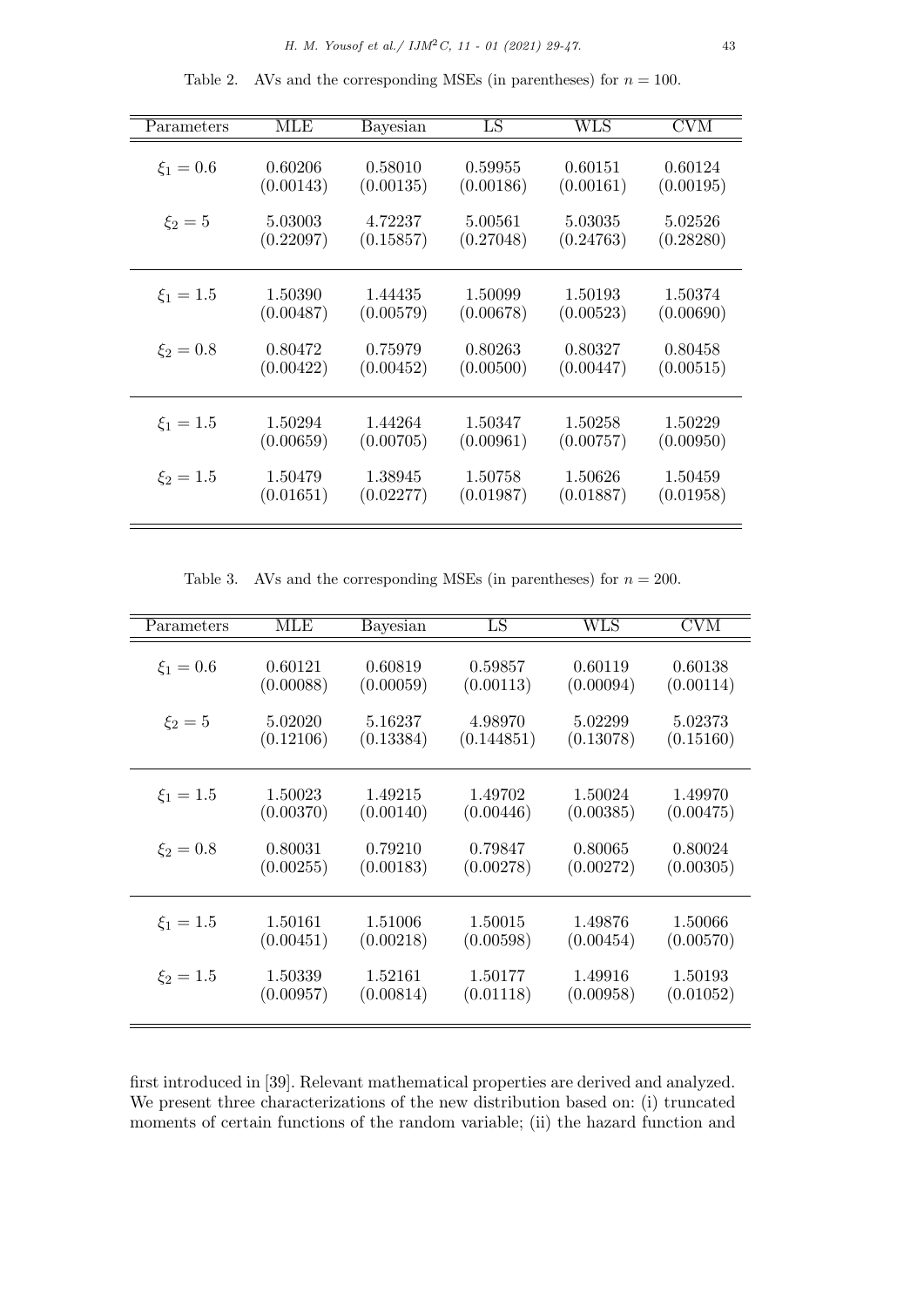| Parameters    | MLE       | Bayesian  | LS        | $_{\rm WLS}$ | <b>CVM</b> |
|---------------|-----------|-----------|-----------|--------------|------------|
| $\xi_1 = 0.6$ | 0.59952   | 0.59341   | 0.59998   | 0.59964      | 0.59944    |
|               | (0.00068) | (0.00039) | (0.00087) | (0.00071)    | (0.00087)  |
| $\xi_2 = 5$   | 4.99710   | 4.88079   | 5.00512   | 4.99974      | 4.99799    |
|               | (0.08492) | (0.09592) | (0.10694) | (0.08989)    | (0.10815)  |
| $\xi_1 = 1.5$ | 1.50029   | 1.51469   | 1.50013   | 1.50085      | 1.50035    |
|               | (0.00311) | (0.00108) | (0.00369) | (0.00322)    | (0.00377)  |
| $\xi_2 = 0.8$ | 0.80095   | 0.81472   | 0.80152   | 0.80167      | 0.80108    |
|               | (0.00181) | (0.00139) | (0.00205) | (0.00192)    | (0.00212)  |
| $\xi_1 = 1.5$ | 1.50223   | 1.51121   | 1.49887   | 1.50133      | 1.49873    |
|               | (0.00371) | (0.00145) | (0.00467) | (0.00376)    | (0.00464)  |
| $\xi_2 = 1.5$ | 1.50369   | 1.52968   | 1.49978   | 1.50354      | 1.49910    |
|               | (0.00698) | (0.00566) | (0.00805) | (0.00711)    | (0.00798)  |

Table 4. AVs and the corresponding MSEs (in parentheses) for  $n = 300$ .

Table 5. AVs and the corresponding MSEs (in parentheses) for  $n = 500$ .

| Parameters    | $\overline{\text{MLE}}$ | Bayesian  | $_{\rm LS}$ | ${\rm WLS}$ | $\overline{\rm CVM}$ |
|---------------|-------------------------|-----------|-------------|-------------|----------------------|
| $\xi_1 = 0.6$ | 0.60001                 | 0.58772   | 0.59965     | 0.60022     | 0.59932              |
|               | (0.00057)               | (0.00035) | (0.00066)   | (0.00058)   | (0.00066)            |
| $\xi_2 = 5$   | 5.00208                 | 4.81844   | 4.99991     | 5.00563     | 4.99506              |
|               | (0.06285)               | (0.06092) | (0.07414)   | (0.06534)   | (0.07337)            |
| $\xi_1 = 1.5$ | 1.498203                | 1.50713   | 1.49854     | 1.49905     | 1.49890              |
|               | (0.00275)               | (0.00058) | (0.00309)   | (0.00279)   | (0.00308)            |
| $\xi_2 = 0.8$ | 0.79910                 | 0.80397   | 0.79953     | 0.79989     | 0.79991              |
|               | (0.00130)               | (0.00078) | (0.00146)   | (0.00136)   | (0.00145)            |
| $\xi_1 = 1.5$ | 1.49945                 | 1.48623   | 1.49875     | 1.50045     | 1.4982               |
|               | (0.00308)               | (0.00101) | (30.0073)   | (0.00316)   | (0.00372)            |
| $\xi_2 = 1.5$ | 1.49979                 | 1.48023   | 1.49918     | 1.50138     | 1.49777              |
|               | (0.00493)               | (0.00293) | (0.00578)   | (0.00523)   | (0.00577)            |

(iii) in terms of the conditional expectation of a function of the random variable. Some new bivariate type distributions obtained using Farlie Gumbel Morgenstern copula, modified Farlie Gumbel Morgenstern copula and Clayton copula. The main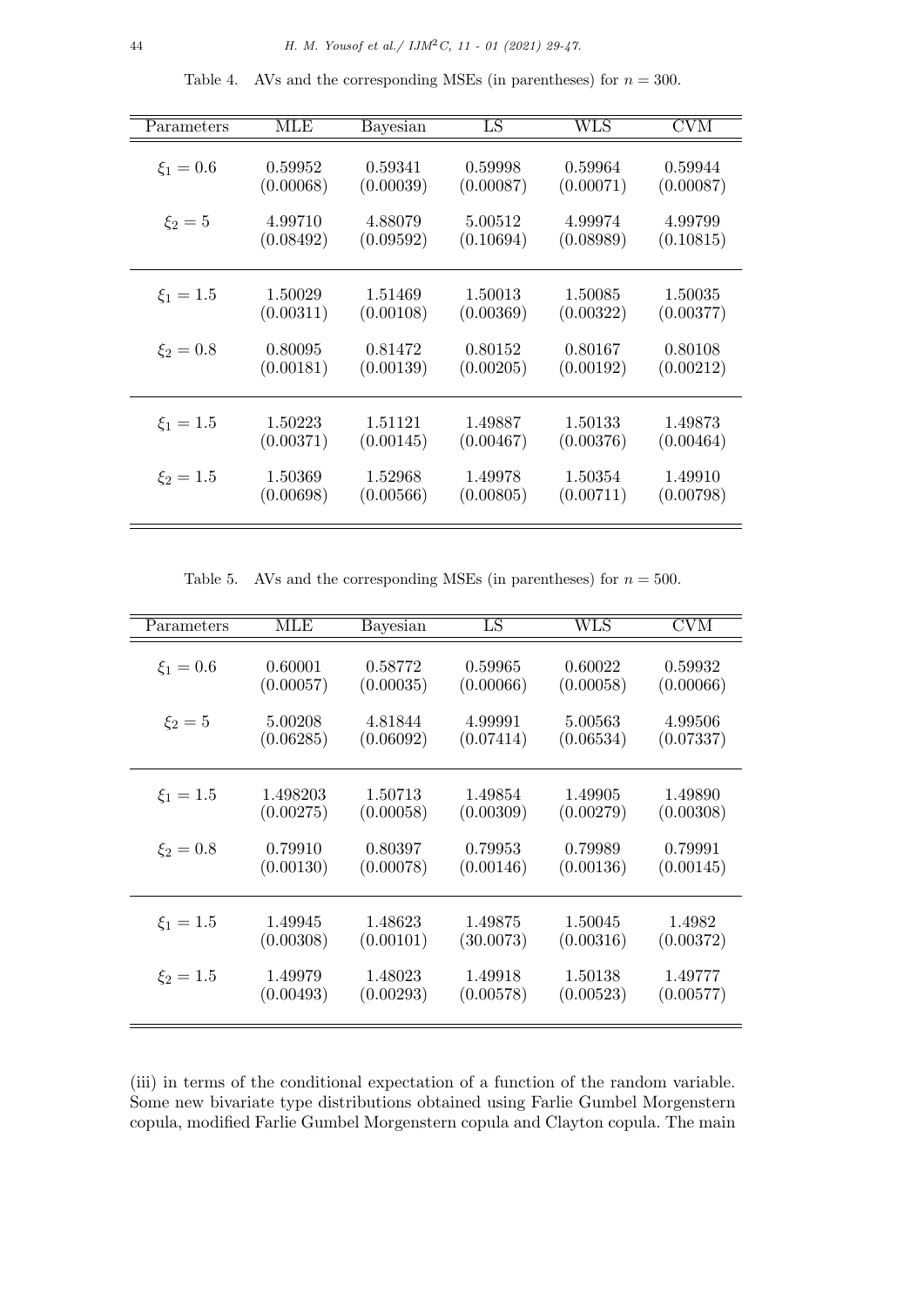justification of this paper is to show how different frequentist estimators of the new model perform for different sample sizes and different parameter values and to provide a guideline for choosing the best estimation method for the proposed model. The unknown parameters of the new distribution are estimated using the maximum likelihood, ordinary least squares, Cramer-Von-Mises, weighted least squares and Bayesian methods. The obtained estimators are compared using Markov Chain Monte Carlo simulations and observed that Bayesian estimators are generally more efficient compared to the other estimators.

#### *Acknowledgments*

The authors are grateful to the anonymous reviewers for their suggestions and comments.

#### **References**

- [1] A. Z. Afify, G. M. Cordeiro, S. Nadarajah, H. M. Yousof, G. Ozel, Z. M. Nofal and E. Altun, The complementary geometric transmuted-G family of distributions: model, properties and application, Hacettepe Journal of Mathematics and Statistics, **47 (5)** (2016) 1348–1374.
- [2] A. Z. Afify, M. Nassar, G. M. Cordeiro and D. Kumar, The Weibull Marshall-Olkin Lindley distri-
- bution: properties and estimation, Journal of Taibah University for Science, **14 (1)** (2020) 192–204. [3] M. Alizadeh, M. Rasekhi, H. M. Yousof and G. G. Hamedani, The transmuted Weibull G family of
- distributions, Hacettepe Journal of Mathematics and Statistics, **47 (6)** (2018) 1–20. [4] M. Alizadeh, H. M. Yousof, A. Z. Afify, G. M. Cordeiro and M. Mansoor, The complementary generalized transmuted Poisson-G family of distributions, Austrian Journal of Statistics, **47 (4)**  $(2018)$  60–80.
- [5] H. S. Bakouch, B. Al-Zaharani, A. Al-Shomrani, V. Marchi and F. Louzada, An extended Lindley distribution, Journal of the Korean Statistical Society, **41** (2012) 75–85.
- [6] G. M. Cordeiro, A. Z. Afify, H. M. Yousof, R. R. Pescim and G. R. Aryal, The exponentiated Weibull-H family of distributions: Theory and Applications, Mediterranean Journal of Mathematics, **14** (2017) 1–22.
- [7] E. Deniz and E. Ojeda, The discrete Lindley distribution-Properties and Applications, Journal of Statistical Computation, **81 (11)** (2011) 1405–1416.
- [8] D. J. G. Farlie, The performance of some correlation coefficients for a general bivariate distribution, Biometrika, **47** (1960) 307–323.
- [9] J. Galambos and S. Kotz, Characterizations of Probability Distributions: A Unified Approach With an Emphasis on Exponential and Related Models, Lecture Notes in Mathematics, p.675, Springer, Berlin, (1978).
- [10] M. E. Ghitany, D. K. Al-Mutairi and S. Nadarajah, Zero-truncated Poisson–Lindley distribution and its application, Mathematics and Computers in Simulation, **79** (2008) 279–287.
- [11] M. E. Ghitany, F. Alqallaf, D. K. Al-Mutairi and H. A. Husain, A two-parameter weighted Lindley distribution and its applications to survival data, Mathematics and Computers in Simulation, **81** (2011) 1190–1201.
- [12] M. E. Ghitany, B. Atieh and S. Nadarajah, Lindley distribution and its application, Mathematics and Computers in Simulation, **78** (2008) 493–506.
- [13] W. Glnzel, A characterization theorem based on truncated moments and its application to some distribution families, In: P. Bauer, F. Konecny and W. Wertz (eds) Mathematical Statistics and Probability Theory, Springer, Dordrecht, (1987) 75–84.
- [14] W. Glnzel, Some consequences of a characterization theorem based on truncated moments, Statistics: A Journal of Theoretical and Applied Statistics, **21 (4)** (1990) 613–618.
- [15] W. Glnzel, A. Telcs and A. Schubert, Characterization by truncated moments and its application to Pearson-type distributions, Z. Wahrscheinlichkeitstheorie verw Gebiete, **66** (1984) 173–182.
- [16] W. Glnzel and G. G. Hamedani, Characterizations of the univariate distributions, Studia Scientiarum Mathematicarum Hungarica, **37** (2001) 83–118.
- [17] E. J. Gumbel, Bivariate logistic distributions, Journal of the American Statistical Association, **56 (294)** (1961) 335–349.
- [18] E. J. Gumbel, Bivariate exponential distributions, Journal of the American Statistical Association, **55** (1960) 698–707.
- [19] G. G. Hamedani, On certain generalized gamma convolution distributions **II**, Technical Report, No. 484, MSCS, Marquette University, (2013).
- [20] W. Hastings, Monte Carlo sampling methods using Markov chains and their application, Biometrika, **57** (1970) 97–109.
- [21] M. Ibrahim, W. Mohammed and H. M. Yousof, Bayesian and classical estimation for the one parameter double Lindley model, Pakistan Journal of Statistics and Operation Research, **16(3)** (2020) 409–420.
- [22] M. Ibrahim, A. S. Yadav, H. M. Yousof, H. Goual and G. G. Hamedani, A new extension of Lindley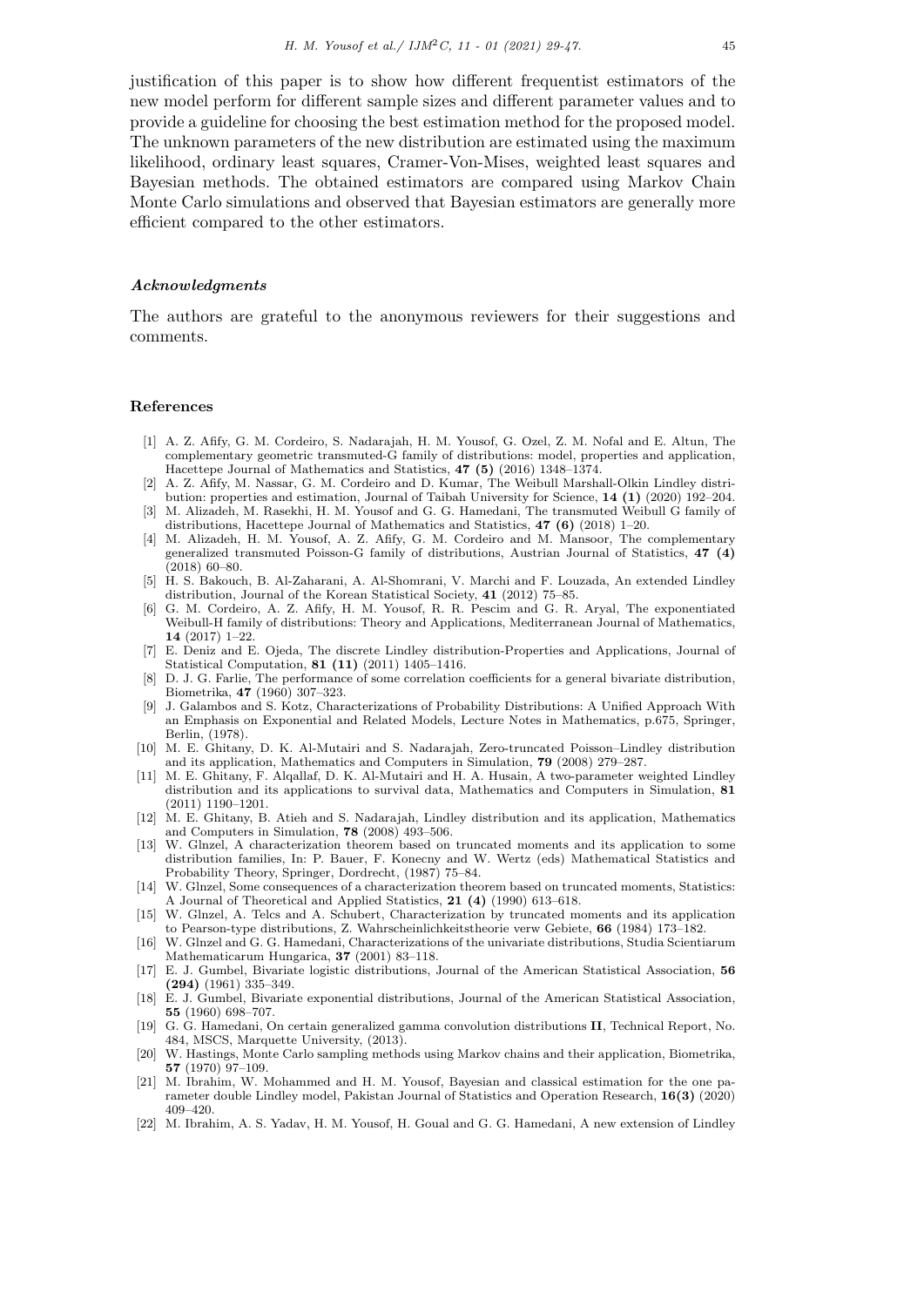distribution: modified validation test, characterizations and different methods of estimation, Communications for Statistical Applications and Methods, **26 (5)** (2019) 473–495.

- [23] J. H. Kim and Y. Jeon, Credibility theory based on trimming, Insurance: Mathematics and Economics, **53 (1)** (2013) 36–47.
- [24] M. . Korkmaz and G. G. Hamedani, An alternative distribution to Lindley and Power Lindley distributions with characterizations, different estimation methods and data application, Mathematica Slovaca, **70 (4)** (2020) 953–978.
- [25] M. . Korkmaz, H. M. Yousof and G. G. Hamedani, The exponential Lindley odd log-logistic-G family: properties, characterizations and applications, Journal of Statistical Theory and Applications, **17 (3)** (2018) 554–571.
- [26] M. . Korkmaz, E. Altun, H. M. Yousof and G. G. Hamedani, The odd power Lindley generator of probability distributions: properties, characterizations and regression modeling, International Journal of Statistics and Probability, **8 (2)** (2019) 70-89.
- [27] S. Kotz and D. N. Shanbhag, Some new approach to probability distributions, Advances in Applied Probability, **12** (1980) 903–921.
- [28] D. V. Lindley, Fiducial distributions and Bayes' theorem, Journal of the Royal Statistical Society. Series B (Methodological), **20 (1)** (1958) 102–107.
- [29] P. D. M. MacDonald, Comment on "An estimation procedure for mixtures of distributions" by Choi and Bulgren, Journal of the Royal Statistical Society. Series B (Methodological), **33 (2)** (1971) 326–329.
- [30] F. Merovci, M. Alizadeh, H. M. Yousof and G. G. Hamedani, The exponentiated transmuted-G family of distributions: theory and applications, Communications in Statistics-Theory and Method, forthcoming, **46 (21)** (2017) 10800–10822.
- [31] F. Merovci and V. K. Sharma, The beta Lindley distribution: Properties and applications, Journal of Applied Mathematics, 2014 (2014), Article ID 198951, doi:10.1155/2014/198951.
- [32] D. Morgenstern, Einfache beispiele zweidimensionaler verteilungen, Mitteilingsblatt fur Mathematische Statistik, **8** (1956) 234–235.
- [33] S. Nadarajah, H. S. Bakouch and R. Tahmasbi, A generalized Lindley distribution, Sankhya B, **73** (2011) 331–359.
- [34] Z. M. Nofal, A. Z. Afify, H. M. Yousof and G. M. Cordeiro, The generalized transmuted-G family of distributions, Communications in Statistics-Theory and Method, **46 (8)** (2017) 4119–4136.
- [35] G. Ozel, M. Alizadeh, S. Cakmakyapan, G. G. Hamedani, E. M. Ortega and V. G. Cancho, The odd log-logistic Lindley Poisson model for lifetime data, Communications in Statistics-Simulation and Computation, **46 (8)** (2017) 6513–6537.
- [36] D. B. Pougaza and M. A. Djafari, Maximum entropies copulas, Proceedings of the 30th international workshop on Bayesian inference and maximum, Entropy methods in Science and Engineering, (2011) 329–336.
- [37] J. A. Rodriguez-Lallena and M. Ubeda-Flores, A new class of bivariate copulas, Statistics and Probability Letters, **66** (2004) 315–25.
- [38] V. Sharma, S. Singh, U. Singh and V. Agiwal, The inverse Lindley distribution: A stress-strength reliability model with applications to head and neck cancer data, Journal of Industrial & Production Engineering, **32** (2015) 162–173.
- [39] F. S. Silva, A. Percontini, E. de Brito, M. W. Ramos, R. Venancio and G. M. Cordeiro, The odd Lindley-G family of distributions, Austrian Journal of Statistics, **46 (1)** (2017) 65–87.
- [40] S. K. Singh, U. Singh and V. K. Sharma, The truncated Lindley distribution-inference and application, Journal of Statistics Applications & Probability, **3** (2014) 219–228.
- [41] H. M. Yousof, A. Z. Afify, M. Alizadeh, S. Nadarajah, G. R. Aryal and G. G. Hamedani, The Marshall-Olkin generalized-G family of distributions with applications, Statistica, **78 (3)** (2018) 273–295.

# **Appendix**

The following result was established by [14].

**Theorem 1.** Let  $(\Omega, \mathcal{F}, \mathbb{P})$  be a given probability space and let  $H = [a, b]$  be an interval for some  $a < b$ , the infinite bounds being allowed. Let  $X : \Omega \to H$  be a continuous random variable with the CDF  $F(x)$  and let  $q_1(x)$  and  $q_2(x)$  be two real functions defined on *H* such that

$$
\mathbb{E}[q_2(x)|X \geq x] = \mathbb{E}[q_1(x)|X \geq x] \eta(x), \quad x \in H,
$$

is defined with some real function  $\eta(x)$ . Assume that  $q_1(x), q_2(x) \in C^1(H)$ ,  $\eta(x) \in$  $C^2(H)$  and  $F(x)$  is twice continuously differentiable and strictly monotone function on the set *H*. Finally, assume that the equation  $\eta(x)q_1(x) = q_2(x)$  has no real solution in the interior of  $H$ . Then  $F(x)$  is uniquely determined by the functions